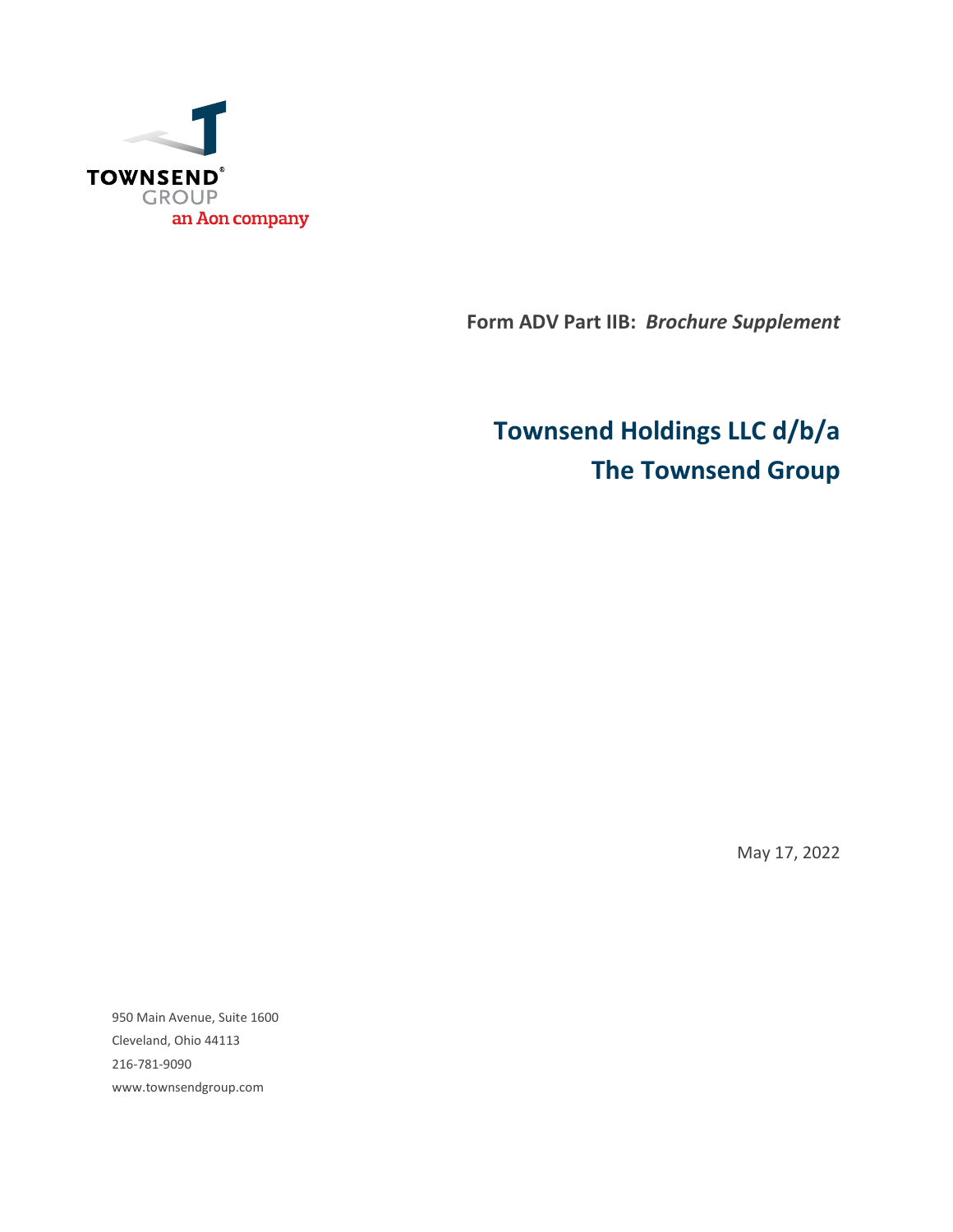This brochure supplement provides information about the individuals listed below that supplements Townsend Holdings LLC's ("Townsend") brochure. You should receive a copy of that brochure. Please contact Townsend if you did not receive Townsend's brochure or if you have any questions about the contents of this supplement.

| Anthony D. Frammartino | Stephen J. Burns, Jr. |
|------------------------|-----------------------|
| Jay E. Long            | Sarah E. Cachat       |
| Martin J. Rosenberg    | Chris Cunningham      |
| John Schaefer          | Joe Davenport         |
| Prashant Tewari        | David Dix             |
| Morgan Angus           | Oliver Hamilton       |
| Min H. Lim             | Jake Heacox           |
| <b>Tony Pietro</b>     | Chae N. Hong          |
| Michael Golubic        | Rob M. Kochis         |
| Nick B. Duff           | Seth A. Marcus        |
| Jeff Barone            | Scott Miller          |
| Scott G. Booth         | Daniel R. Stenger     |
| John Boynton           | Joseph Tang           |
| Richard W. Brown       | Laurie Woolmer        |

Partners of Townsend are supervised by the firm's Investment Committee. The Investment Committee provides a structured framework to act as the body to approve or reject all investment recommendations and actions undertaken within the business as a whole and to provide oversight and consistency in respect of all client portfolios. The Investment Committee is charged with ensuring client accounts are managed in a manner consistent with the individual client guidelines. Supervision at Townsend is ongoing and also includes written policies and procedures designed to detect and prevent violations of the securities laws, rules and regulations.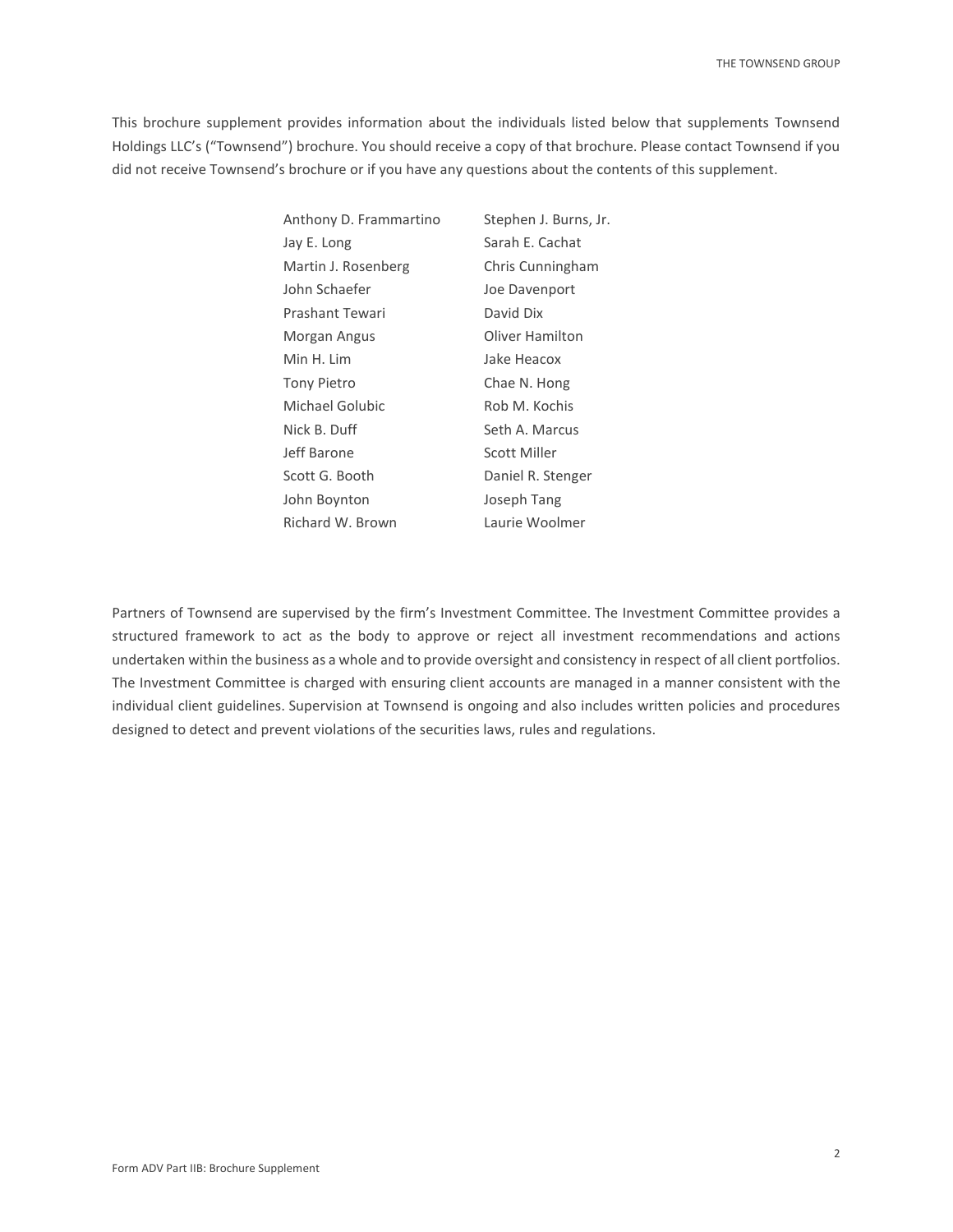# **ANTHONY D. FRAMMARTINO**



#### **President/Partner**

Anthony Frammartino assumed leadership of Townsend as President in May of 2022. Anthony is a Partner and member of the Management and Investment Committees of the firm. Mr. Frammartino is responsible for investment management for the firm globally.

Prior to joining The Townsend Group in 2004, Mr. Frammartino was an investment banker with Key Bank's

Real Estate Capital group where he focused on capital markets, corporate finance, and mergers and acquisitions. As an expert in private real estate and developing custom real asset solutions, Mr. Frammartino is a frequent contributor and speaker on private equity real estate for industry and media groups.

Mr. Frammartino received an MBA in Finance from Case Western Reserve University and a BS in Accounting from The University of Akron.

| <b>Year of Birth:</b>             | 1975                                                            |
|-----------------------------------|-----------------------------------------------------------------|
| <b>Education:</b>                 | University of Akron, BA, 1998                                   |
|                                   | Case Western Reserve University, MBA, 2002                      |
| <b>Background:</b>                | <b>Townsend Holdings LLC</b>                                    |
|                                   | - President, 2022 to present                                    |
|                                   | - Partner, 2011 to present                                      |
|                                   | - Investment Committee Member                                   |
|                                   | The Townsend Group, Inc.                                        |
|                                   | - Partner, 2008 to 2011                                         |
|                                   | Consultant, 2004 to 2008<br>$\overline{\phantom{0}}$            |
| <b>Disciplinary Information:</b>  | None                                                            |
| <b>Other Business Activities:</b> | None                                                            |
| <b>Additional Compensation:</b>   | None                                                            |
| <b>Supervision:</b>               | Partners of Townsend report to the firm's Investment Committee. |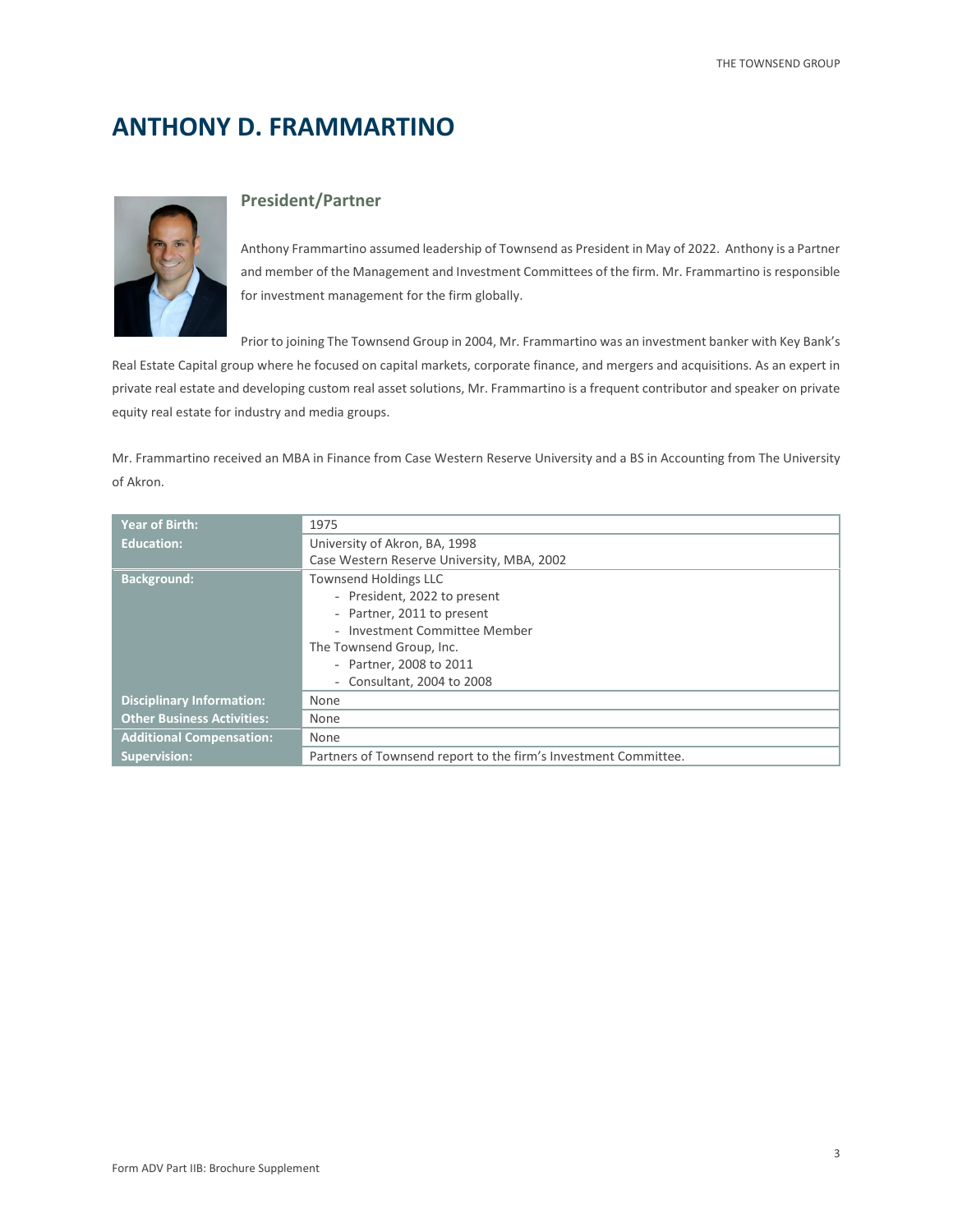### **JAY E. LONG**



#### **Partner, IC Chair**

Jay Long joined The Townsend Group in 1994. He is a Partner in the firm, Chair of the Investment Committee and Member of the Global Macro Strategy Committee. During his tenure at Townsend, Jay led the development of the Special Situations team, which focuses on co-investments and secondary transactions. He has significant due diligence expertise having led the Asian and European due diligence teams and contributes to the discretionary portfolio management and advisory consulting practices.

Mr. Long is a member of the Pension Real Estate Association (PREA), the National Council of Real Estate Investment Fiduciaries (NCREIF), the CFA Institute and the Cleveland Society of Security Analysts.

Mr. Long received an MBA from The Ohio State University and a BSBA from Miami University. He is a holder of the right to use the Chartered Financial Analyst® (CFA) designation.

| <b>Year of Birth:</b>             | 1964                                                            |
|-----------------------------------|-----------------------------------------------------------------|
| <b>Education:</b>                 | Miami University, BSBA, 1987                                    |
|                                   | The Ohio State University, MBA, 1992                            |
|                                   | Chartered Financial Analyst (CFA)                               |
| <b>Background:</b>                | <b>Townsend Holdings LLC</b>                                    |
|                                   | - Partner, 2011 to present                                      |
|                                   | - Investment Committee Member                                   |
|                                   | The Townsend Group, Inc.                                        |
|                                   | - Partner, 2002 to 2011                                         |
|                                   | Consultant, 1995 to 2002<br>$\overline{\phantom{a}}$            |
|                                   | - Associate, 1994 to 1995                                       |
| <b>Disciplinary Information:</b>  | None                                                            |
| <b>Other Business Activities:</b> | None                                                            |
| <b>Additional Compensation:</b>   | None                                                            |
| <b>Supervision:</b>               | Partners of Townsend report to the firm's Investment Committee. |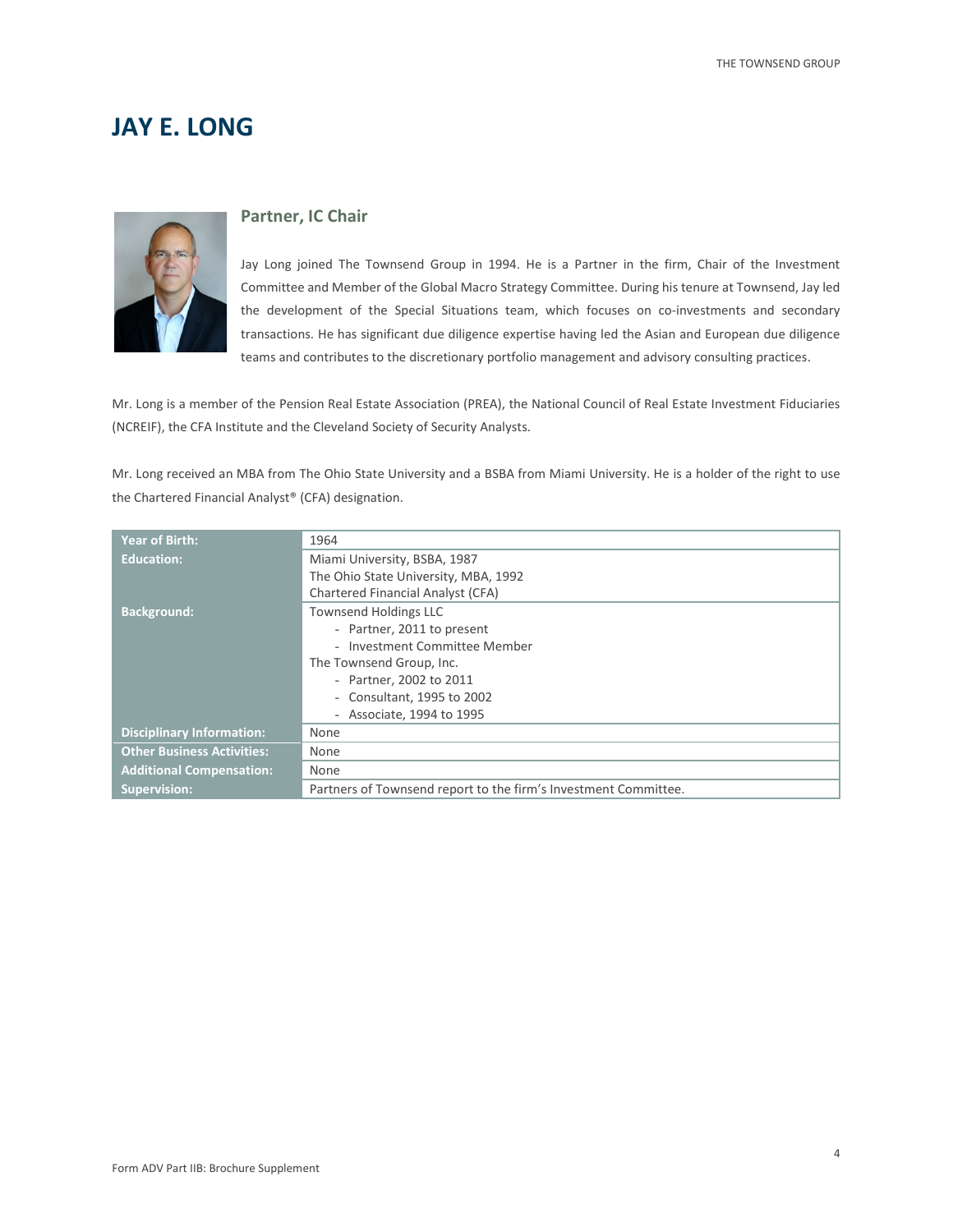# **MARTIN J. ROSENBERG**



#### **Partner**

Martin Rosenberg is a Partner and a member of Townsend's Investment Committee. He advises a diverse group of institutional clients on real asset programs covering real estate, infrastructure, timberland, and agriculture.

Before joining Townsend in 2005, Mr. Rosenberg was an attorney in the private equity group at Jones Day,

where he focused on private fund formations, leveraged buyouts, and venture capital transactions.

Mr. Rosenberg received a JD from the New York University School of Law and BA from The Ohio State University. He is a Chartered Alternative Investment Analyst.

| <b>Year of Birth:</b>             | 1974                                                            |
|-----------------------------------|-----------------------------------------------------------------|
| <b>Education:</b>                 | The Ohio State University, BA, 1996                             |
|                                   | New York University School of Law, JD, 1999                     |
|                                   | Chartered Alternative Analyst (CAIA)                            |
| <b>Background:</b>                | <b>Townsend Holdings LLC</b>                                    |
|                                   | - Partner, 2011 to present                                      |
|                                   | - Investment Committee Member                                   |
|                                   | The Townsend Group, Inc.                                        |
|                                   | - Partner, 2005 to 2011                                         |
|                                   | - Chief Compliance Officer, 2005 to 2009                        |
| <b>Disciplinary Information:</b>  | None                                                            |
| <b>Other Business Activities:</b> | None                                                            |
| <b>Additional Compensation:</b>   | None                                                            |
| <b>Supervision:</b>               | Partners of Townsend report to the firm's Investment Committee. |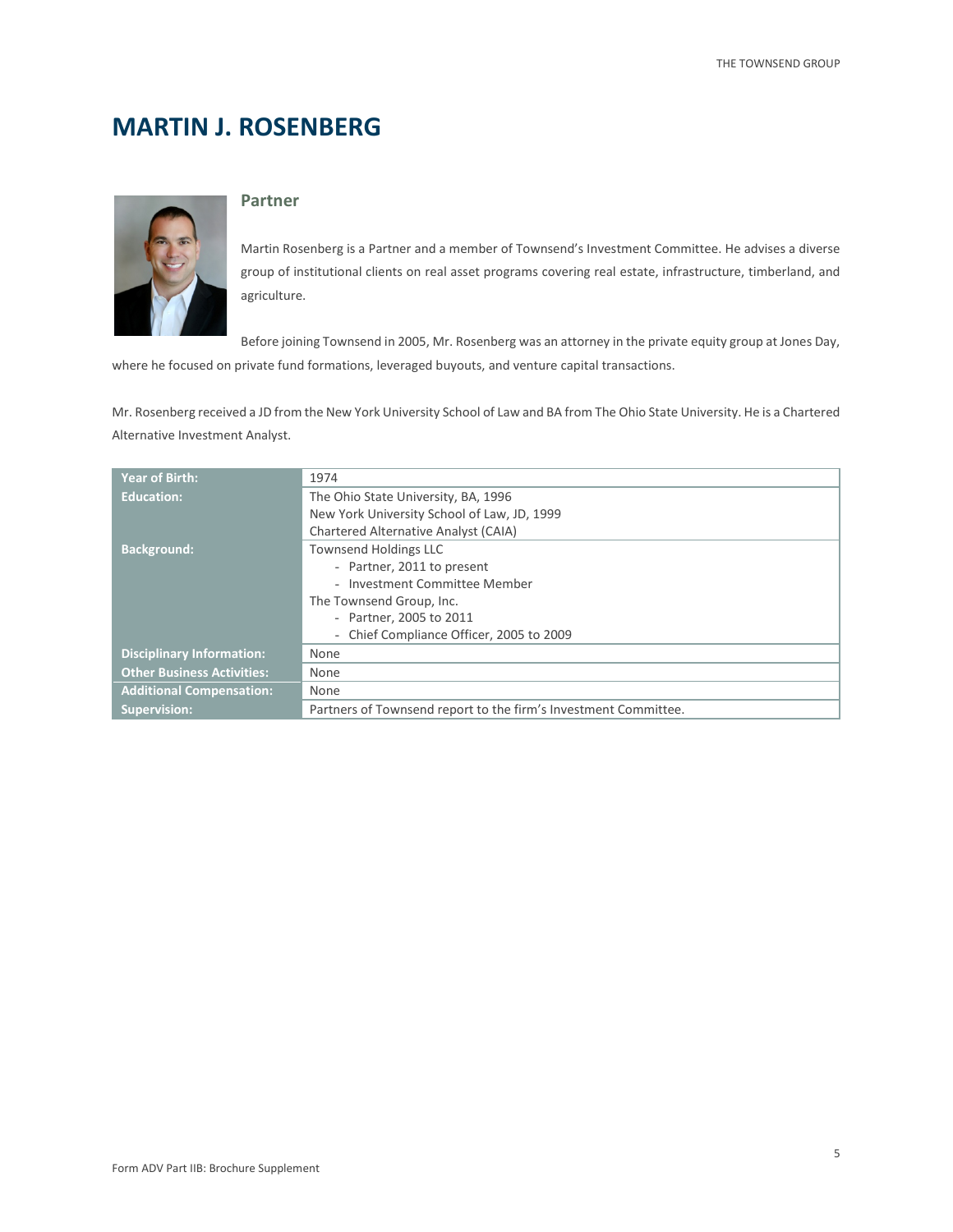### **JOHN SCHAEFER**



#### **Partner**

John Schaefer is a Partner of The Townsend Group and member of the Investment Committee and the Global Macro Strategy Committee. Mr. Schaefer is responsible for investment research, due diligence and underwriting, globally, with a focus on non-core investment strategies. He has also served as the lead portfolio manager on several of the Townsend multi-manager, commingled funds responsible for portfolio construction, portfolio management, and due diligence of funds, co-investments, direct properties, and

secondary interests.

Prior to joining The Townsend Group in 2010, Mr. Schaefer was a founding member of the real estate group at UBS Wealth Management where, as a member of the investment committee, he was responsible for the creation of a \$10 billion global portfolio of direct properties, commingled funds and REITs. Prior to joining UBS, Mr. Schaefer worked in Deutsche Bank's real estate private equity group where he was responsible for structuring, underwriting, negotiating, and closing real estate investments. Mr. Schaefer began his career as a research analyst with Lend Lease Rosen.

Mr. Schaefer received an MBA with honors from Columbia Business School and a BS with honors from the University of California, Berkeley.

| <b>Year of Birth:</b>             | 1971                                                            |
|-----------------------------------|-----------------------------------------------------------------|
| <b>Education:</b>                 | University of California, Berkeley, BS, 1993                    |
|                                   | Columbia Business School, MBA, 2001                             |
| <b>Background:</b>                | <b>Townsend Holdings LLC</b>                                    |
|                                   | - Partner, 2011 to present                                      |
|                                   | - Investment Committee Member                                   |
|                                   | The Townsend Group, Inc.                                        |
|                                   | - Partner, 2010 to 2011                                         |
|                                   | <b>UBS Wealth Management</b>                                    |
|                                   | - Director, 2003 to 2010                                        |
| <b>Disciplinary Information:</b>  | None                                                            |
| <b>Other Business Activities:</b> | None                                                            |
| <b>Additional Compensation:</b>   | None                                                            |
| <b>Supervision:</b>               | Partners of Townsend report to the firm's Investment Committee. |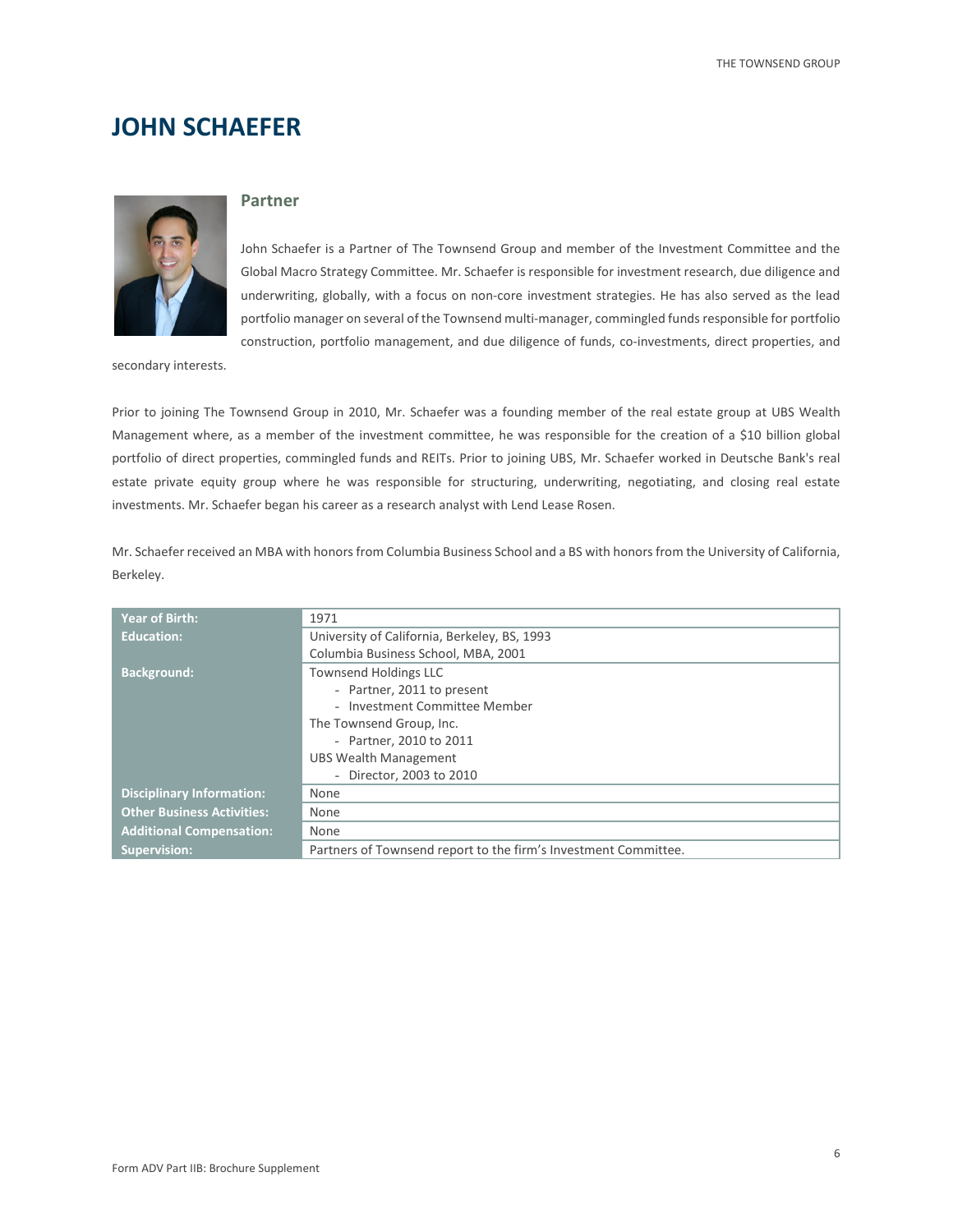### **PRASHANT TEWARI**



#### **Partner**

Prashant Tewari is a Partner of The Townsend Group and a member of the Investment Committee and the Global Macro Strategy Committee. Mr. Tewari leads global investment strategy for the firm, bringing over nineteen years of global real estate investment, capital raising, and banking experience to the firm.

Prior to joining The Townsend Group in 2014, Mr. Tewari was a Co-Portfolio Manager/Senior Research

Analyst with Alliance Bernstein, responsible for a \$2.5 billion global fund investing in REITs and other real estate securities. Mr. Tewari has previously held roles with McKinsey & Co., and Standard Chartered Bank within the Asia real estate group. He has lived and worked in the U.S., Europe, and Asia.

Mr. Tewari received an MBA with honors from the Booth School of Management at the University of Chicago, a post-graduate diploma from the Indian Institute of Management where he was awarded the Director's medal for academic excellence, and a BS from the Indian Institute of Technology.

| <b>Year of Birth:</b>             | 1971                                                            |
|-----------------------------------|-----------------------------------------------------------------|
| <b>Education:</b>                 | Indian Institute of Technology, BS, 1992                        |
|                                   | Indian Institute of Management, Master in Finance, 1995         |
|                                   | University of Chicago Booth School of Business, MBA, 2000       |
| <b>Background:</b>                | <b>Townsend Holdings LLC</b>                                    |
|                                   | - Partner, Investment Strategy, January 2014 to present         |
|                                   | - Investment Committee Member                                   |
|                                   | Sycamore Real Estate Advisors                                   |
|                                   | - Managing Partner, 2012 to 2013                                |
|                                   | AllianceBernstein                                               |
|                                   | - Sr. Research Analyst/Co-Portfolio Manager, 2005 to 2012       |
| <b>Disciplinary Information:</b>  | None                                                            |
| <b>Other Business Activities:</b> | Haystacks AI External Advisor                                   |
| <b>Additional Compensation:</b>   | Haystacks AI External Advisor                                   |
| <b>Supervision:</b>               | Partners of Townsend report to the firm's Investment Committee. |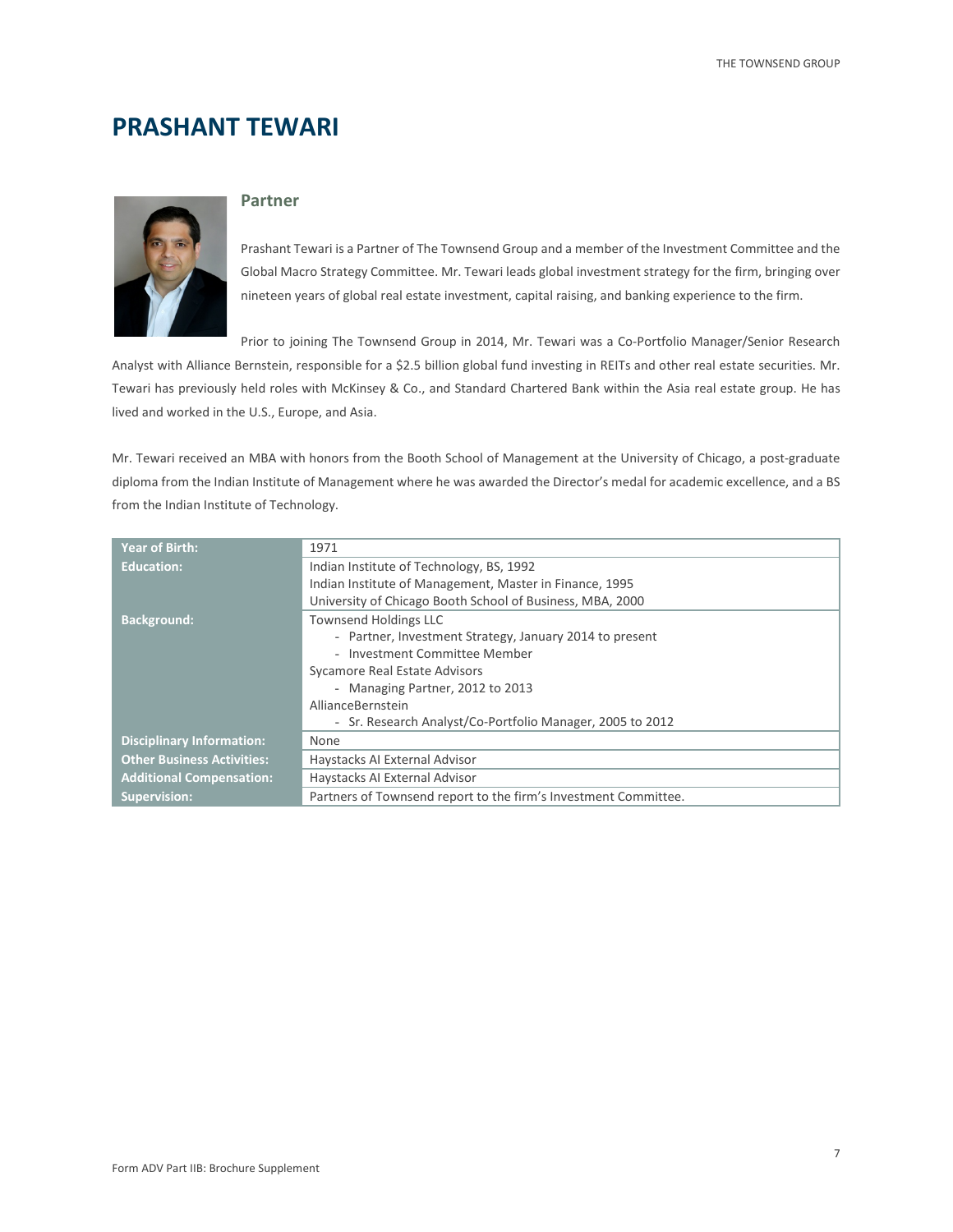# **MORGAN ANGUS**



#### **Partner**

Morgan Angus is a Partner of The Townsend Group based in London. Mr. Angus is responsible for the management of client portfolios, particularly those with real assets exposure.

Prior to joining The Townsend Group in 2014, Mr. Angus was a Senior Investment Manager with Aberdeen Asset Management, where he was responsible for investing in global private equity and real assets funds,

managing portfolios with over \$1.2bn of commitments. Previously, he was a senior member of Aberdeen's property multi manager business where he was responsible for the investment and management of U.K. and global indirect property portfolios.

Mr. Angus received a Graduate Diploma in Applied Finance and Investment from the Securities Institute of Australia, and a Bachelor's degree in Commerce from The University of Western Australia.

| Year of Birth:                    | 1973                                                                                        |
|-----------------------------------|---------------------------------------------------------------------------------------------|
| Education:                        | University of Western Australia, Bachelor of Commerce, 1996                                 |
|                                   | Securities Institute of Australia, Graduate Diploma in Applied Finance and Investment, 1999 |
| <b>Background:</b>                | <b>Townsend Holdings LLC</b>                                                                |
|                                   | - Partner, 2014 to present                                                                  |
|                                   | Aberdeen Asset Management PLC                                                               |
|                                   | - Senior Investment Manager, 2010 to 2014                                                   |
|                                   | - Associate Director, 2008 to 2010                                                          |
| <b>Disciplinary Information:</b>  | None                                                                                        |
| <b>Other Business Activities:</b> | None                                                                                        |
| <b>Additional Compensation:</b>   | None                                                                                        |
| <b>Supervision:</b>               | Partners of Townsend report to the firm's Investment Committee.                             |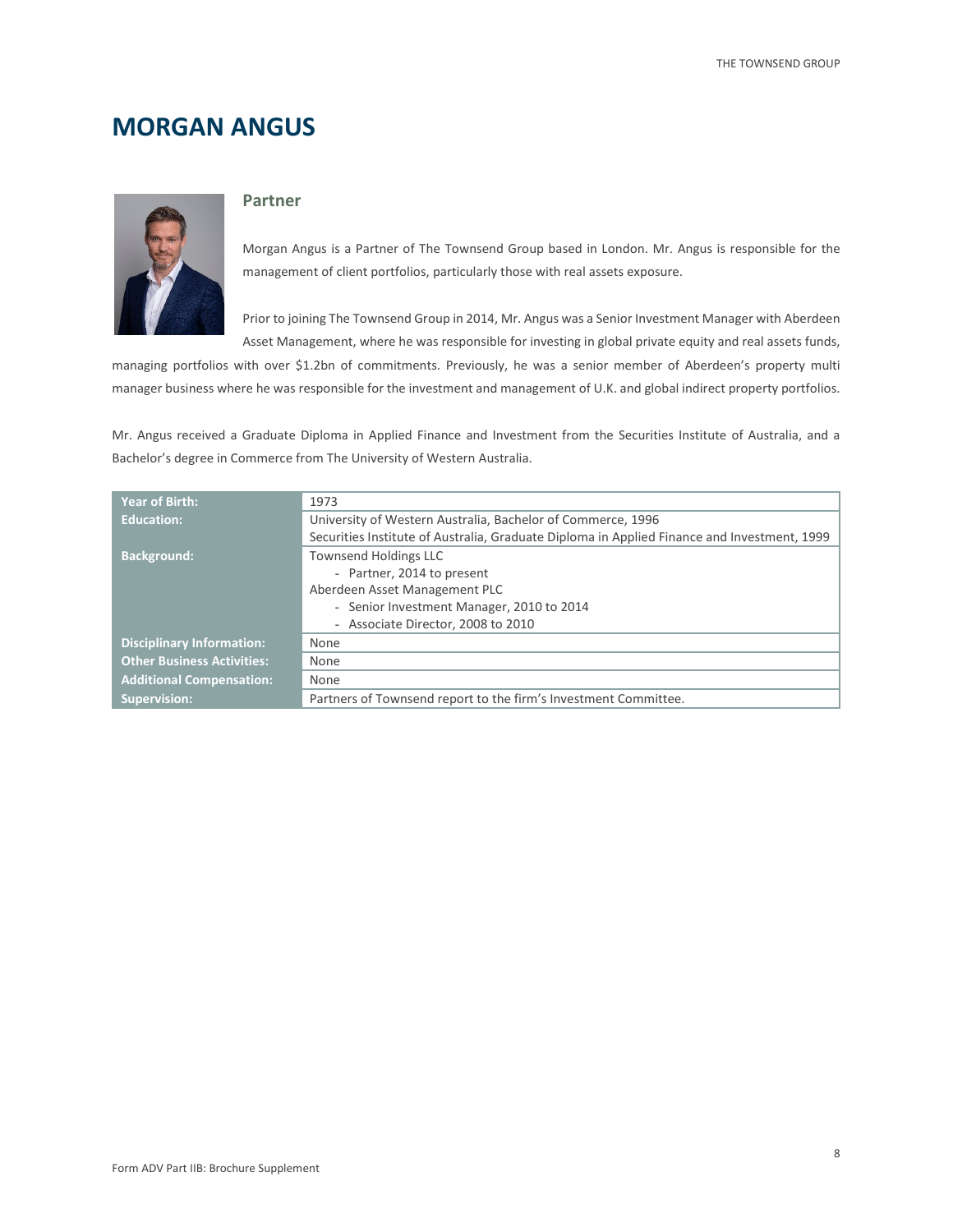### **MIN H. LIM**



#### **Partner**

Min H. Lim is a Partner and member of the Investment Committee at The Townsend Group. Mr. Lim is responsible for leading Townsend's Special Situations investments in Asia Pacific which focuses on coinvestments, joint ventures, recapitalizations, and secondary acquisitions. In addition, Mr. Lim leads the Portfolio Management team based in Hong Kong and business development initiatives in Korea.

Prior to joining The Townsend Group, Mr. Lim was an Associate with AllianceBernstein's Real Estate Private Equity Group in New York, where he was responsible for underwriting, executing, and asset managing real estate investments in office, multifamily, condominium, and hotel properties in the US. Prior to AllianceBernstein, Mr. Lim was an Analyst at Citigroup Real Estate Investment Banking in New York. At Citigroup, Mr. Lim primarily worked on advising public REITs on M&A transactions, strategic alternatives, and public and private capital raise.

Mr. Lim received a Bachelor of Science in Business Administration concentrating in Finance from Kenan-Flagler Business School at the University of North Carolina at Chapel Hill.

| <b>Year of Birth:</b>             | 1981                                                            |
|-----------------------------------|-----------------------------------------------------------------|
| <b>Education:</b>                 | University of North Carolina at Chapel Hill, BSBA, 2007         |
| <b>Background:</b>                | <b>Townsend Holdings LLC</b>                                    |
|                                   | - Partner, 2015 to present                                      |
|                                   | Director, 2013 to 2015<br>$\overline{\phantom{a}}$              |
|                                   | Alliance Bernstein                                              |
|                                   | - Associate, Real Estate Investments, 2010 to 2012              |
|                                   | Citigroup Investment Banking Division                           |
|                                   | - Analyst, Real Estate and Lodging Group, 2007 to 2010          |
| <b>Disciplinary Information:</b>  | None                                                            |
| <b>Other Business Activities:</b> | None                                                            |
| <b>Additional Compensation:</b>   | None                                                            |
| <b>Supervision:</b>               | Partners of Townsend report to the firm's Investment Committee. |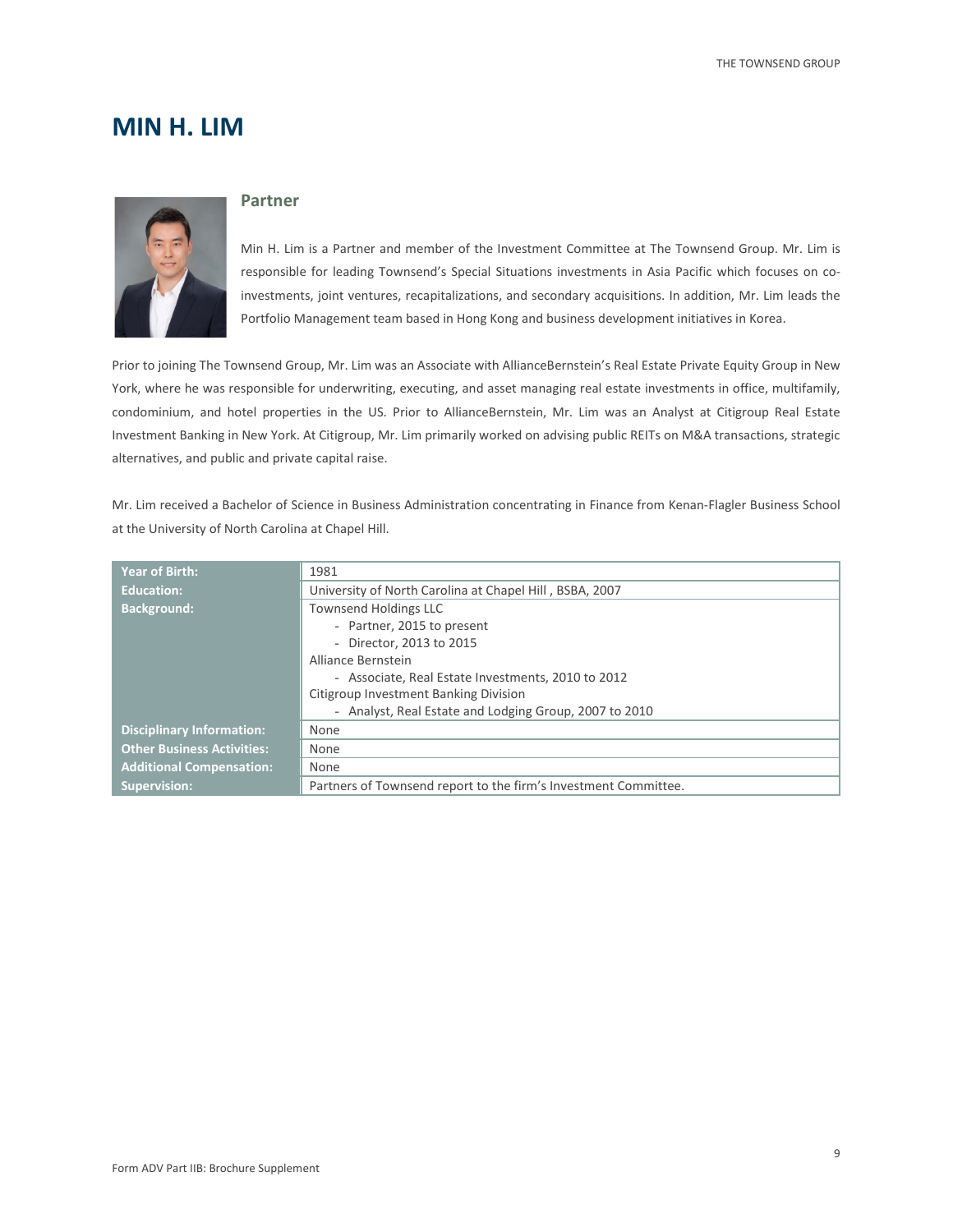### **TONY PIETRO**



#### **Partner**

Tony Pietro is a Partner and member of the Investment Committee of the firm. Mr. Pietro is responsible for leading the investment management activities for the firm in the United States.

Mr. Pietro participates in all aspects of investment management, including but not limited to, leading client relationships, strategic and investment planning, and investment due diligence and execution. Mr. Pietro

has acted as the lead underwriter for several client investments. Since originally joining The Townsend Group in 2006, Mr. Pietro has also focused on various aspects of the firm's businesses, including spending periods of time working within the dedicated advisory and investment underwriting groups.

Mr. Pietro has prior experience in multifamily development as a Project Manager for the NRP Group, a full-service development, construction, and property management firm.

| Mr. Pietro obtained his BS in Finance with a concentration in Real Estate from Ohio University in June of 2006. |  |
|-----------------------------------------------------------------------------------------------------------------|--|
|-----------------------------------------------------------------------------------------------------------------|--|

| <b>Year of Birth:</b>             | 1983                                                            |
|-----------------------------------|-----------------------------------------------------------------|
| <b>Education:</b>                 | Ohio University, BS, 2006                                       |
| <b>Background:</b>                | <b>Townsend Holdings LLC</b>                                    |
|                                   | - Partner, 2016 to present                                      |
|                                   | - Assistant Portfolio Manager, 2012 to 2015                     |
|                                   | The Townsend Group, Inc.                                        |
|                                   | - Associate, 2010 to 2011                                       |
|                                   | - Analyst, 2009                                                 |
|                                   | <b>NRP</b> Group                                                |
|                                   | - Project Manager, 2008                                         |
|                                   | The Townsend Group, Inc.                                        |
|                                   | - Analyst, 2006 to 2007                                         |
| <b>Disciplinary Information:</b>  | None                                                            |
| <b>Other Business Activities:</b> | None                                                            |
| <b>Additional Compensation:</b>   | None                                                            |
| <b>Supervision:</b>               | Partners of Townsend report to the firm's Investment Committee. |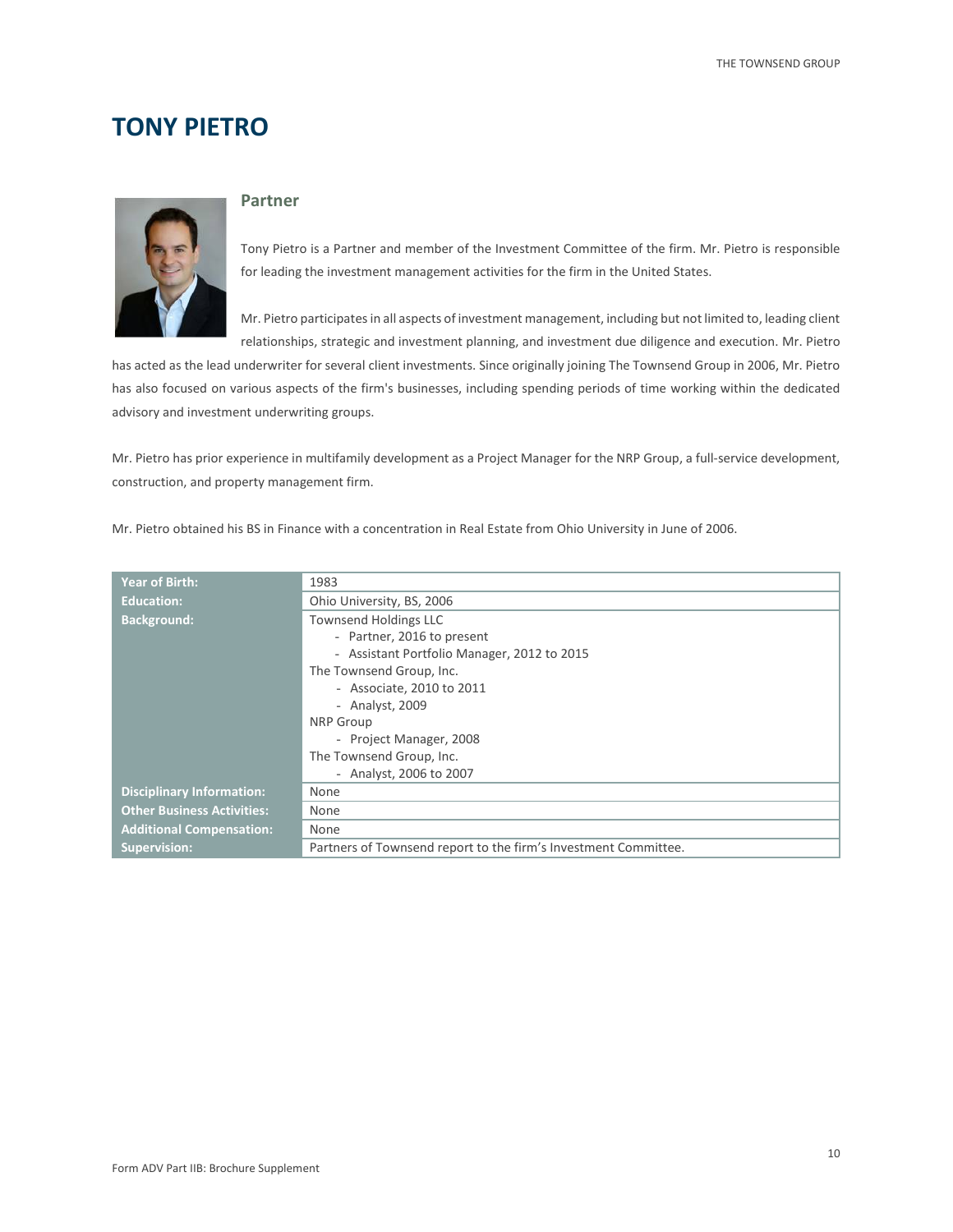# **MICHAEL GOLUBIC**



#### **Partner**

Michael Golubic joined The Townsend Group in 2003 and is a Partner of the firm. He is a primary senior relationship manager and portfolio manager to discretionary clients of the firm with real asset allocations exceeding \$1 billion. Mr. Golubic also maintains primary responsibility for the firm's efforts in the evaluation of global real asset strategies with a focus on infrastructure. He has been responsible for over \$8 billion in client commitments to private equity infrastructure funds and co-investments. During his

tenure at Townsend, Mr. Golubic has also participated in the underwriting of open-end commingled funds as well as US and Latin America non-core real estate opportunity funds.

Mr. Golubic is a member of The National Council of Real Estate Investment Fiduciaries (NCREIF) and The Pension Real Estate Association (PREA). In addition, Mr. Golubic frequently speaks at industry conferences including past participation at the Milken Institute Global Conference, PEI Infrastructure Investor Summit and IREI Investing in Infrastructure Conference. In 2018, Mr. Golubic was named as one of the Knowledge Brokers New Guards by CIO Magazine.

| <b>Year of Birth:</b>             | 1980                                                            |
|-----------------------------------|-----------------------------------------------------------------|
| <b>Education:</b>                 | Miami University, BS, 2002                                      |
| <b>Background:</b>                | <b>Townsend Holdings LLC</b>                                    |
|                                   | - Partner, 2011 to present                                      |
|                                   | The Townsend Group, Inc.                                        |
|                                   | - Partner, 2011                                                 |
|                                   | - Portfolio Manager, 2009 to 2011                               |
|                                   | - Consultant, 2008 to 2009                                      |
|                                   | - Associate, 2006 to 2008                                       |
|                                   | - Analyst, 2003 to 2006                                         |
| <b>Disciplinary Information:</b>  | None                                                            |
| <b>Other Business Activities:</b> | None                                                            |
| <b>Additional Compensation:</b>   | None                                                            |
| <b>Supervision:</b>               | Partners of Townsend report to the firm's Investment Committee. |

Mr. Golubic received a BS in Finance and Management Information Systems from Miami University.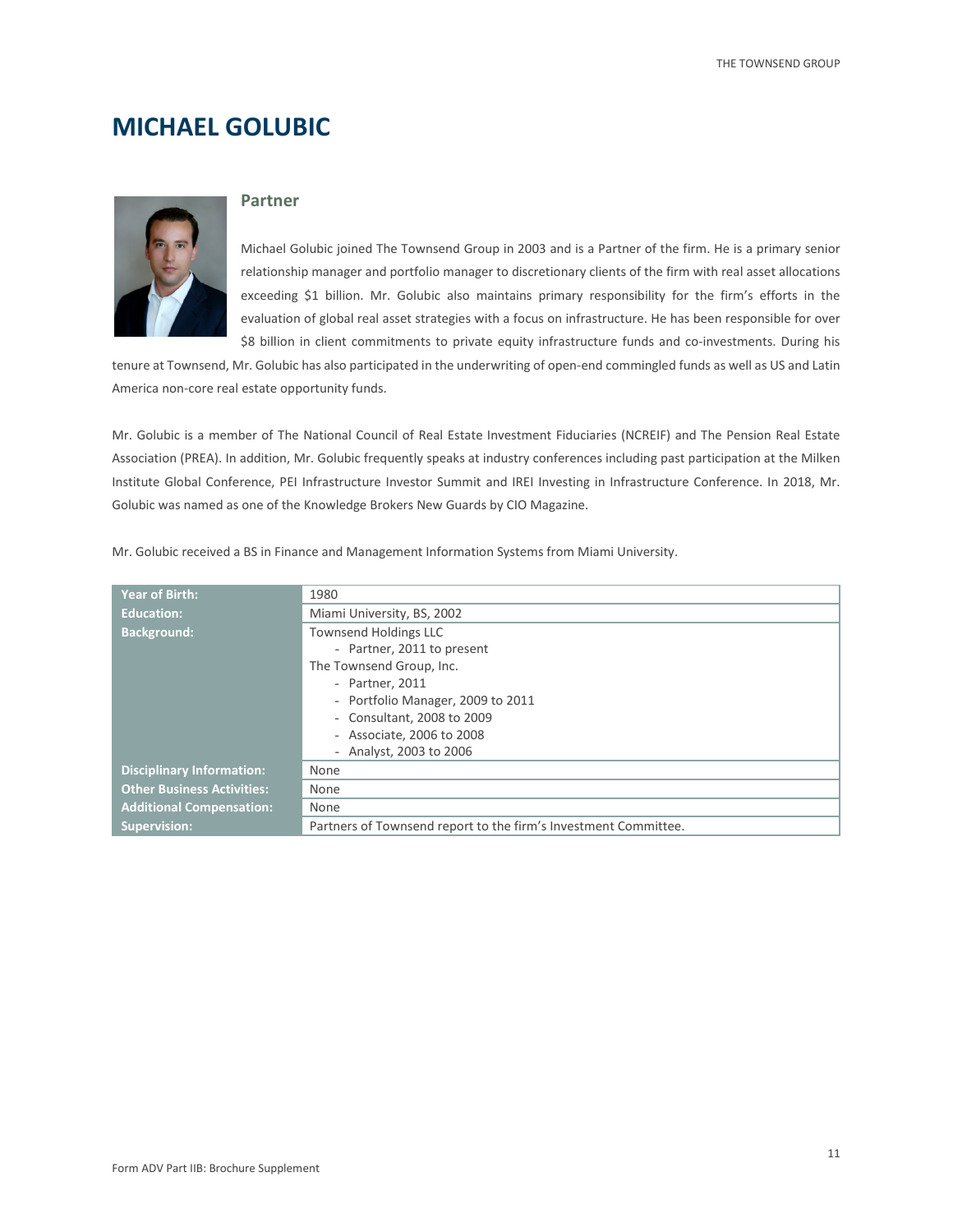### **NICK B. DUFF**



#### **Partner**

Nick Duff is a Partner of the Townsend Group based in the London office where he focusses on advisory clients.

Previously he was a Partner within Aon's Investment Practice advising clients on private markets strategies. He is a qualified chartered surveyor with a background in fund management and valuation advisory

services, at LaSalle and Jones Lang LaSalle respectively. Nick has over 30 years' experience of real estate as an asset class and, along with infrastructure and other real asset types, he advises clients on both domestic and international deployments of capital, on both the debt and equity side. Alongside his Townsend responsibilities, Nick also sits on the Aon UK Investment Practice Investment Committee and also chairs Aon's Private Credit Group.

Nick has a Bachelor of Science in Estate Management having graduated from Kingston upon Thames University.

| <b>Year of Birth:</b>             | 1962                                                               |
|-----------------------------------|--------------------------------------------------------------------|
| <b>Education:</b>                 | Kingston Upon Thames University, London, BSc, 1983                 |
|                                   | Member of the Royal Institution of Chartered Surveyors             |
| <b>Background:</b>                | Aon/Townsend Holdings LLC                                          |
|                                   | - Partner, 2010 to present                                         |
|                                   | - Consultant, Senior Consultant, & Principal Consultant, 2002-2010 |
|                                   | LaSalle Investment Management                                      |
|                                   | - Fund Manager, 1998 to 2002                                       |
|                                   | Jones Lang LaSalle                                                 |
|                                   | - General Practice Division, 1988 to 1998                          |
| <b>Disciplinary Information:</b>  | None                                                               |
| <b>Other Business Activities:</b> | None                                                               |
| <b>Additional Compensation:</b>   | None                                                               |
| <b>Supervision:</b>               | Partners of Townsend report to the firm's Investment Committee.    |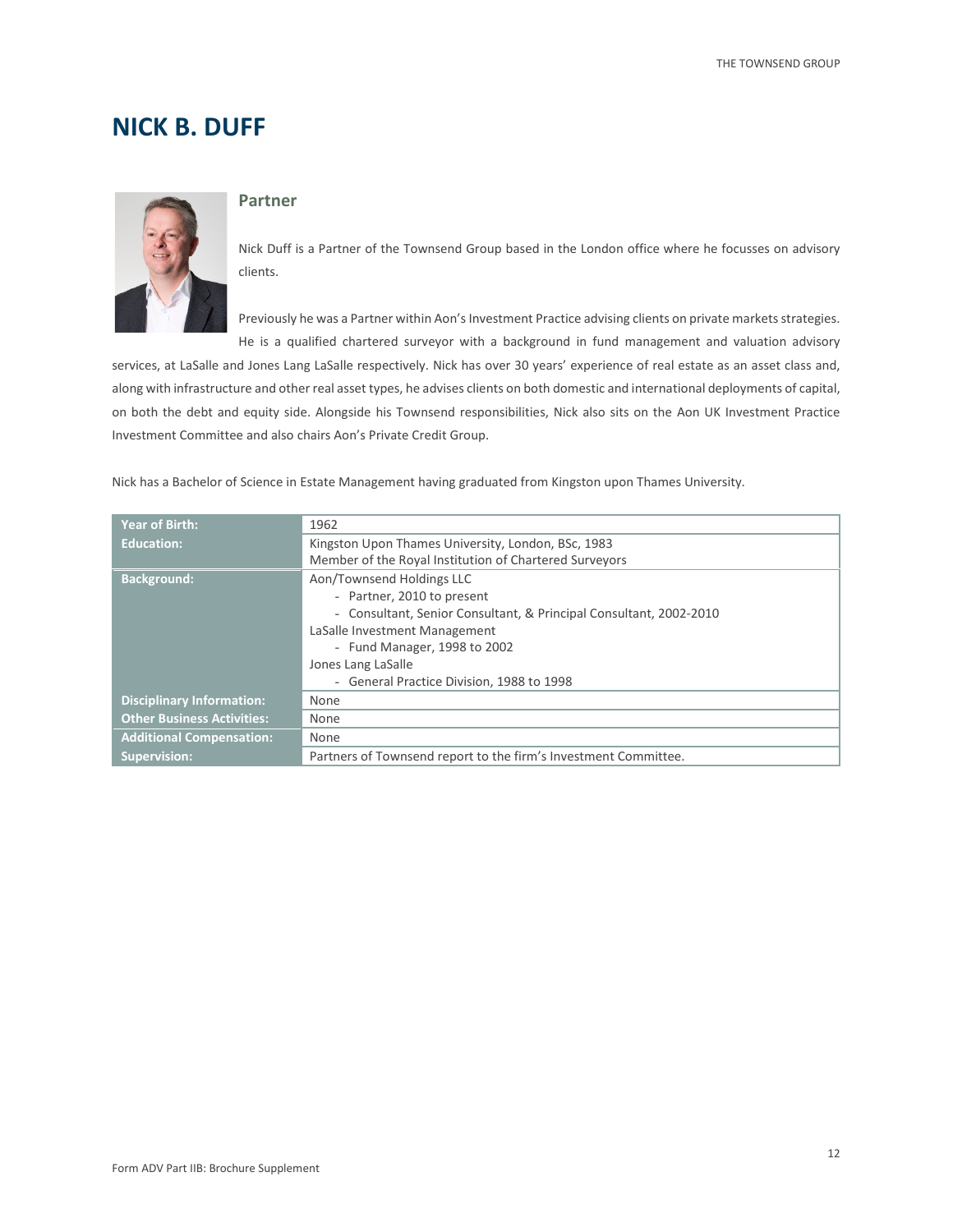### **JEFF BARONE**



#### **Partner**

Jeff joined Townsend in 2009 and is a Partner helping lead investment sourcing, execution and related capital raising for Townsend's investment management business, with a particular focus on direct and secondary opportunities. Jeff has helped lead capital formation and investment strategy implementation for eight Townsend-managed real estate funds including two open-end and six closed-end programs totaling approximately \$2B of investor capital focused largely on direct investment and joint ventures. Jeff

also helps lead the sourcing and underwriting of real estate secondary investments.

Prior to joining Townsend, Jeff worked for an Ohio-based commercial real estate development and property management company.

| <b>Year of Birth:</b>             | 1985                                                            |
|-----------------------------------|-----------------------------------------------------------------|
| <b>Education:</b>                 | Miami University, BS, 2008                                      |
|                                   | Chartered Financial Analyst (CFA)                               |
| <b>Background:</b>                | <b>Townsend Holdings LLC</b>                                    |
|                                   | - Partner, 2021 to present                                      |
|                                   | - Associate Partner, 2016 to 2021                               |
|                                   | - Assistant Portfolio Manager, 2014 to 2016                     |
|                                   | - Associate, 2012 to 2014                                       |
|                                   | - Analyst, 2011 to 2012                                         |
|                                   | The Townsend Group, Inc.                                        |
|                                   | - Analyst, 2009 to 2011                                         |
|                                   | <b>Barone Enterprises Inc</b>                                   |
|                                   | - Project Manager, 2008 to 2009                                 |
|                                   | Welltower (f/k/a Healthcare REIT)                               |
|                                   | - Investment Analyst, 2007                                      |
| <b>Disciplinary Information:</b>  | None                                                            |
| <b>Other Business Activities:</b> | None                                                            |
| <b>Additional Compensation:</b>   | None                                                            |
| <b>Supervision:</b>               | Partners of Townsend report to the firm's Investment Committee. |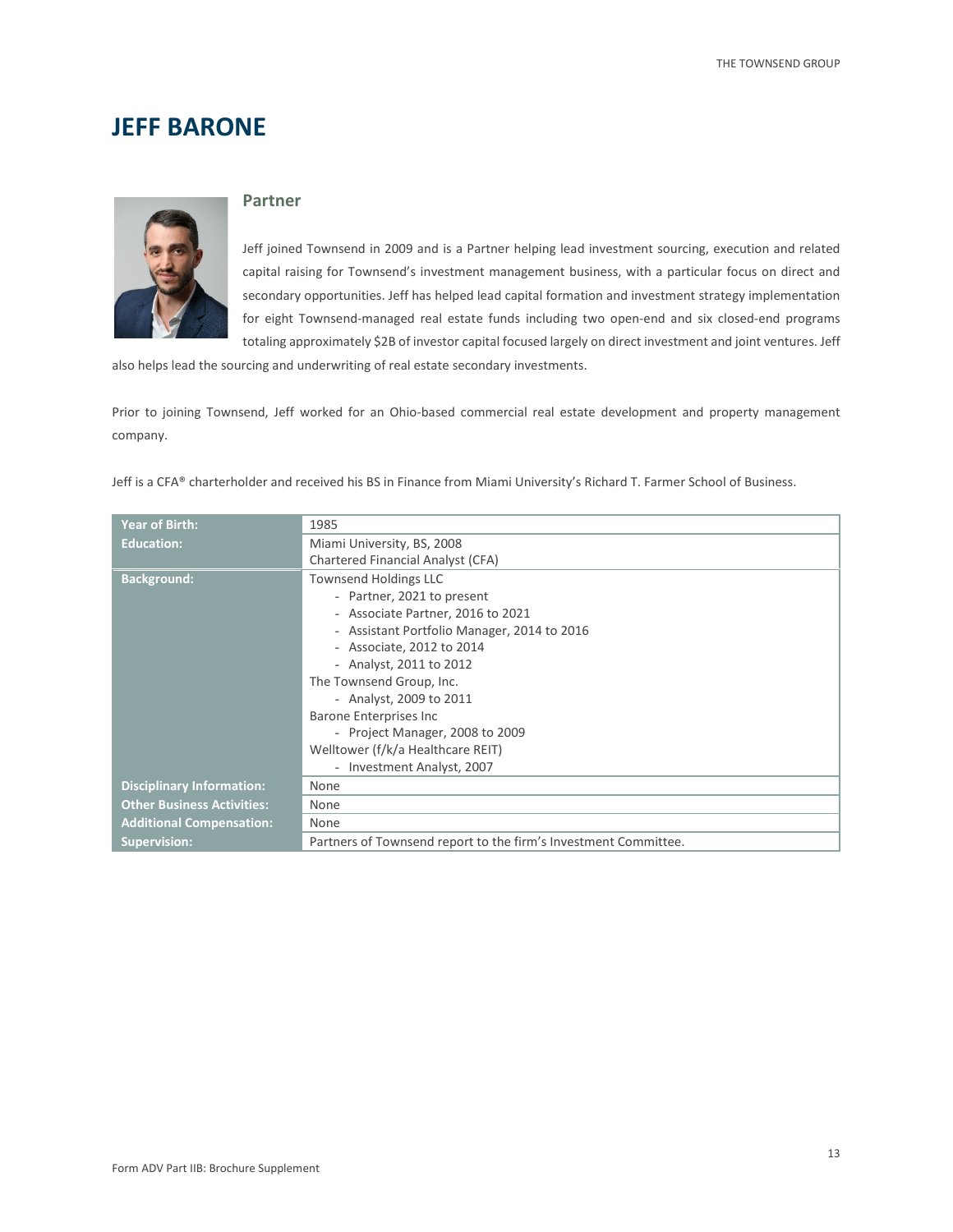# **SCOTT G. BOOTH**



#### **Partner**

Scott Booth is a Partner of The Townsend Group, responsible for North America Non-Core real estate fund due diligence. Mr. Booth has 16 years of real estate experience and more than 30 years total of institutional investment experience in multiple asset classes including real estate and fixed income.

Prior to joining The Townsend Group in 2005, Mr. Booth was Associate Partner at KeyBank Capital Markets

on the Swaps and Derivatives desk, and prior to that held senior trading positions within the Fixed Income division. Mr. Booth's career began in New York as a bond trader for 10 years at predecessor firms to JPMorgan, UBS, and Mizuho Financial.

Mr. Booth is a graduate of Miami University with majors in Finance and Economics; received his MBA from Columbia Business School; and holds the CFA and the CAIA designations.

| <b>Year of Birth:</b>             | 1961                                                            |
|-----------------------------------|-----------------------------------------------------------------|
| Education:                        | Miami University, BS - Business Administration, 1983            |
|                                   | Columbia University, MBA, 1987                                  |
|                                   | Chartered Financial Analyst (CFA)                               |
|                                   | Chartered Alternative Analyst (CAIA)                            |
| <b>Background:</b>                | <b>Townsend Holdings LLC</b>                                    |
|                                   | - Partner, 2011 to present                                      |
|                                   | The Townsend Group, Inc.                                        |
|                                   | - Partner, 2004 to 2011                                         |
| <b>Disciplinary Information:</b>  | None                                                            |
| <b>Other Business Activities:</b> | None                                                            |
| <b>Additional Compensation:</b>   | None                                                            |
| <b>Supervision:</b>               | Partners of Townsend report to the firm's Investment Committee. |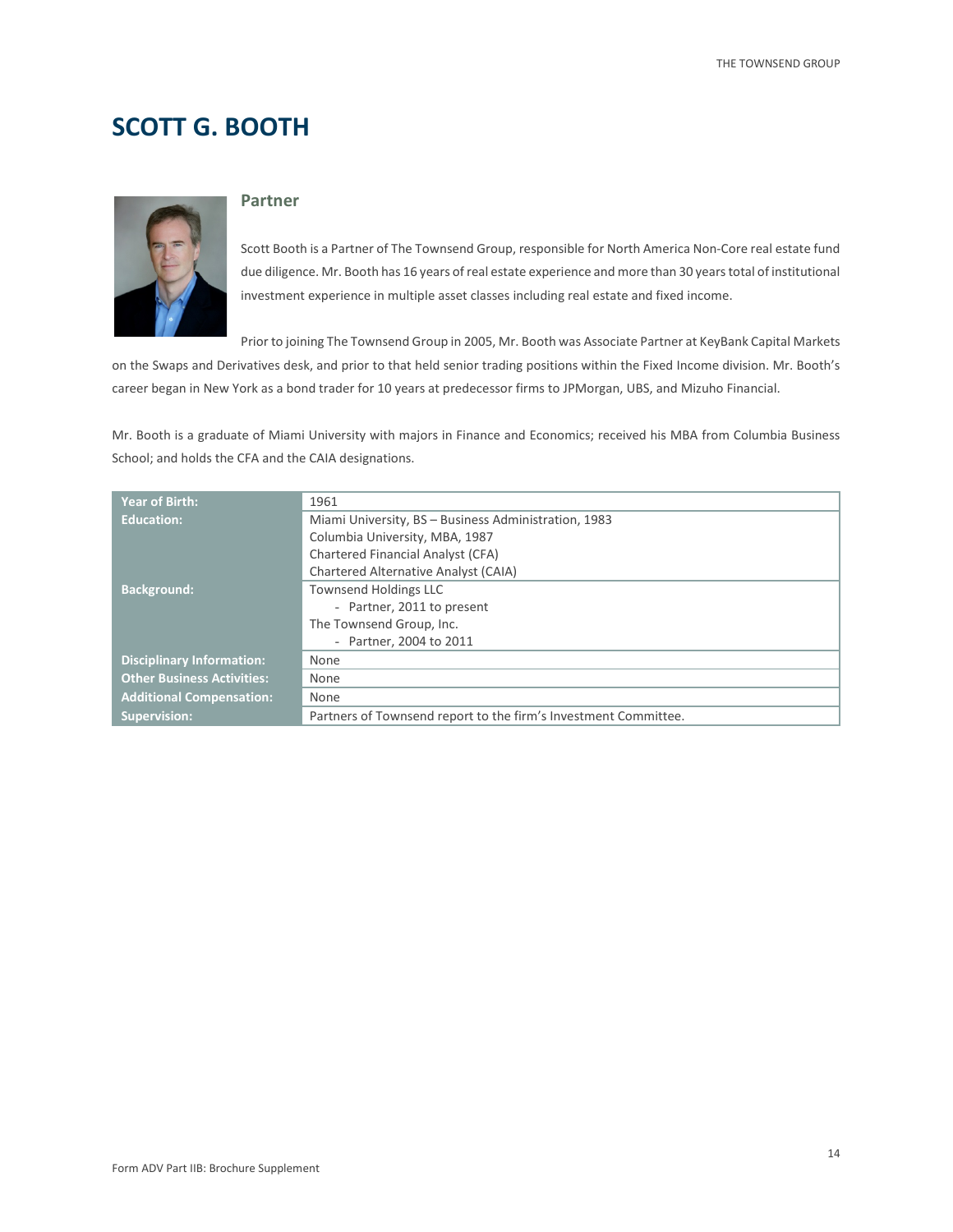# **JOHN S. BOYNTON**



#### **Partner**

John Boynton is a Partner of The Townsend Group and is responsible for helping raise capital for Townsend investment products.

Prior to joining The Townsend Group in 2012, Mr. Boynton worked in the real estate investment management business for many years and held positions as: Executive Managing Director, Doran Capital

Partners (Seoul & Hong Kong); Director, INVESCO Real Estate Advisors (London); Consultant, Saudi Economic and Development Company (Jeddah, Saudi Arabia); Managing Director, UBS Asset Management Inc., (New York).

Mr. Boynton received a BA from Wesleyan University in Middletown, Connecticut, after which he was Honorably Discharged from active duty with the United States Army (Artillery).

| <b>Year of Birth:</b>             | 1947                                                            |
|-----------------------------------|-----------------------------------------------------------------|
| <b>Education:</b>                 | Wesleyan University, BA - 1969                                  |
| <b>Background:</b>                | <b>Townsend Holdings LLC</b>                                    |
|                                   | - Partner, 2012 to present                                      |
|                                   | Doran Capital Partners                                          |
|                                   | - Managing Director, 2004 to 2010                               |
|                                   | <b>INVESCO Real Estate Advisors</b>                             |
|                                   | - Director, 1999 to 2004                                        |
|                                   | Saudi Economic and Development Company                          |
|                                   | - Consultant, 1997 to 1999                                      |
|                                   | UBS Asset Management Inc.                                       |
|                                   | - Managing Director, 1974 to 1996                               |
| <b>Disciplinary Information:</b>  | None                                                            |
| <b>Other Business Activities:</b> | None                                                            |
| <b>Additional Compensation:</b>   | None                                                            |
| <b>Supervision:</b>               | Partners of Townsend report to the firm's Investment Committee. |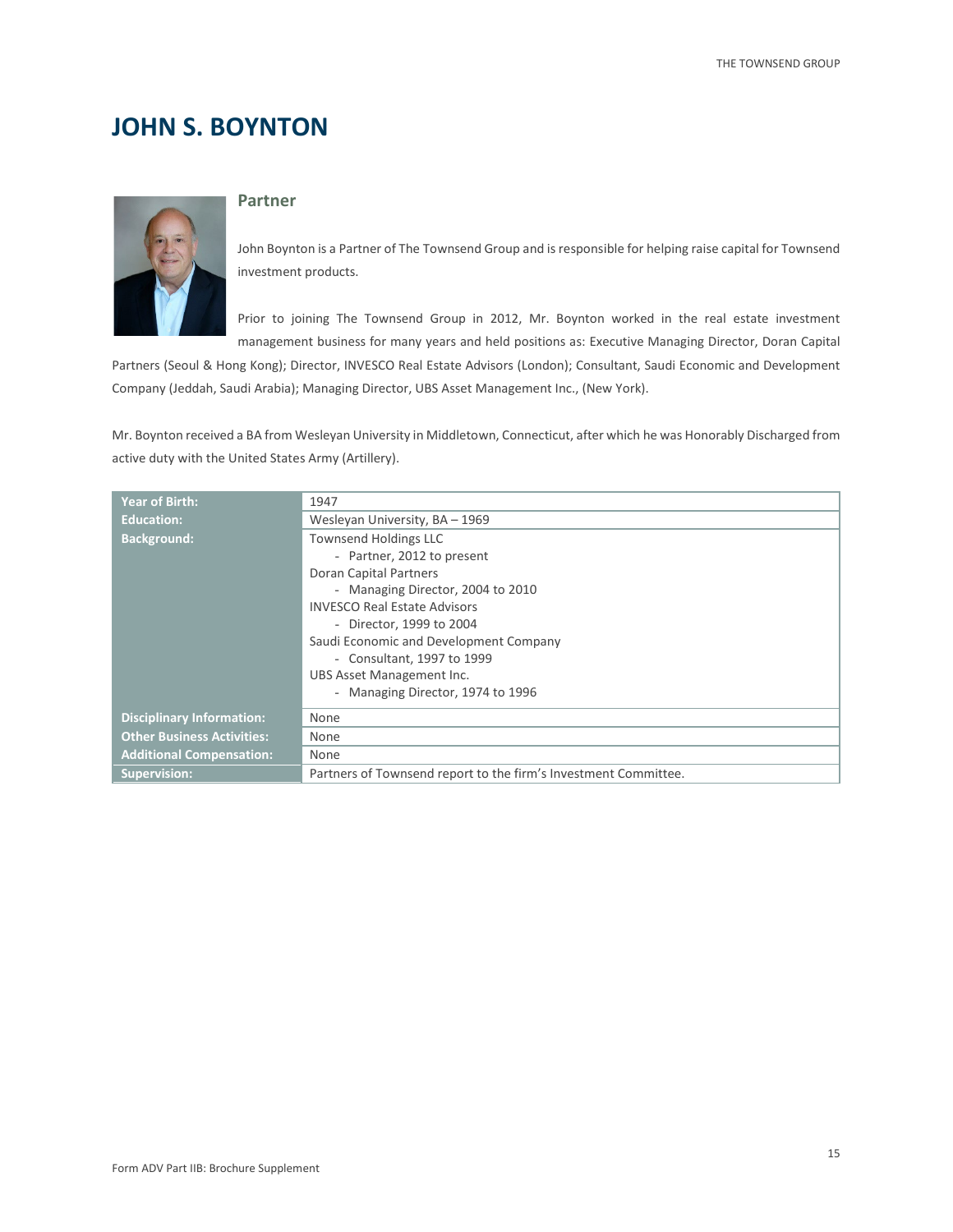### **RICHARD W. BROWN**



#### **Partner**

Richard Brown is a Partner at The Townsend Group. He joined Townsend in January 1999 and is assigned to the San Francisco office, but maintains a home office in Denver. Mr. Brown provides Advisory clients the following services: strategic and investment planning, structuring programs for multi-asset class portfolios (Private real estate, Timber, Public REITs, and Farmland), evaluation and selection of investment managers, pooled funds and individual managed account investment opportunities, hold sell analysis,

performance measurement and performance evaluation. Mr. Brown also is a member of Townsend's Open End Fund team which quarterly reviews and evaluates Open End Core, Value and specialty funds.

Prior to joining The Townsend Group in 1999, Mr. Brown was a Senior Consultant with Eileen Byrne & Associates, Inc., a leading institutional real estate consulting firm. That firm provided traditional institutional advisory services and merged with The Townsend Group in 1998. Mr. Brown also was a senior officer for the Resolution Trust Corporation from 1987-1994. In his capacity he sold commercial real estate assets throughout the country and resolved complex loans typically those involving litigation. From 1978 to 1997, Mr. Brown was a senior officer with the Frederick Ross Company in Denver, Colorado. He provided real estate consulting services to a wide range of corporate and institutional clients.

Mr. Brown is a member of NCREIF, PREA, The Counselors of Real Estate, and The Institute of Real Estate Management. Mr. Brown received a BS from The University of Colorado, Boulder campus. He majored in real estate and marketing. He holds the designations of CRE, and CPM.

| <b>Year of Birth:</b>             | 1948                                                            |
|-----------------------------------|-----------------------------------------------------------------|
| Education:                        | University of Colorado, Boulder Campus, BS, 1971                |
| <b>Background:</b>                | <b>Townsend Holdings LLC</b>                                    |
|                                   | - Partner, 2011 to present                                      |
|                                   | The Townsend Group, Inc.                                        |
|                                   | - Partner, 1998 to 2011                                         |
| <b>Disciplinary Information:</b>  | None                                                            |
| <b>Other Business Activities:</b> | None                                                            |
| <b>Additional Compensation:</b>   | None                                                            |
| Supervision:                      | Partners of Townsend report to the firm's Investment Committee. |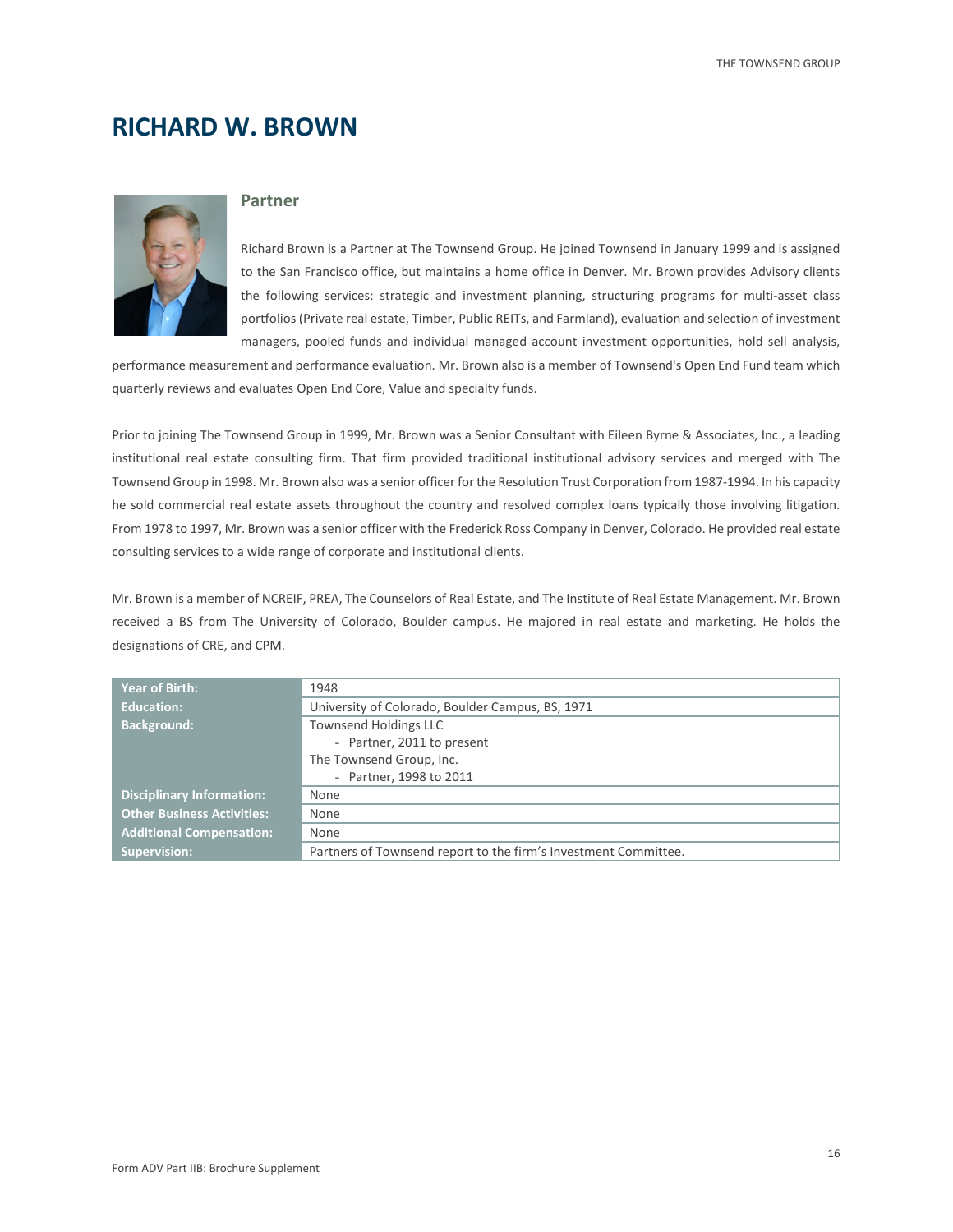## **STEPHEN J. BURNS, JR.**



#### **Partner**

Steve Burns is a Partner of The Townsend Group. In his more than 20 years with the firm, Steve has served Townsend in many capacities. He has managed, as the lead Partner, the accounts of a diverse array of clients that include public plan sponsors, foundations and Taft Hartley funds. Mr. Burns has extensive experience in portfolio analysis and structuring and has been responsible for the creation and implementation of investment policies, strategic and investment plans, and portfolio guidelines.

Throughout his career he has been actively involved in investment manager selection. In so doing he has analyzed investment managers' capabilities, strategies and terms for separate account relationships, limited partnerships, limited liability companies and REITs. In monitoring many different real estate portfolios over time, Mr. Burns has experience in analyzing and reporting upon performance, and has reviewed and facilitated compliance with client mandated directives, policies and procedures.

Prior to joining The Townsend Group in 1996, Mr. Burns served as a government trial attorney for eight years. His practice focused on high profile felony economic crime litigation.

Mr. Burns is a frequent attendee at industry conferences and seminars where he has served as both a moderator and speaker. Mr. Burns received a JD from Case Western Reserve University and a BA from Miami University.

| <b>Year of Birth:</b>             | 1961                                                            |
|-----------------------------------|-----------------------------------------------------------------|
| <b>Education:</b>                 | Miami University, BA, 1983                                      |
|                                   | Case Western Reserve University School of Law, JD, 1987         |
| <b>Background:</b>                | <b>Townsend Holdings LLC</b>                                    |
|                                   | - Partner, 2011 to present                                      |
|                                   | The Townsend Group, Inc.                                        |
|                                   | - Partner, 2003 to 2011                                         |
|                                   | - Consultant, 1996 to 2003                                      |
| <b>Disciplinary Information:</b>  | None                                                            |
| <b>Other Business Activities:</b> | None                                                            |
| <b>Additional Compensation:</b>   | None                                                            |
| <b>Supervision:</b>               | Partners of Townsend report to the firm's Investment Committee. |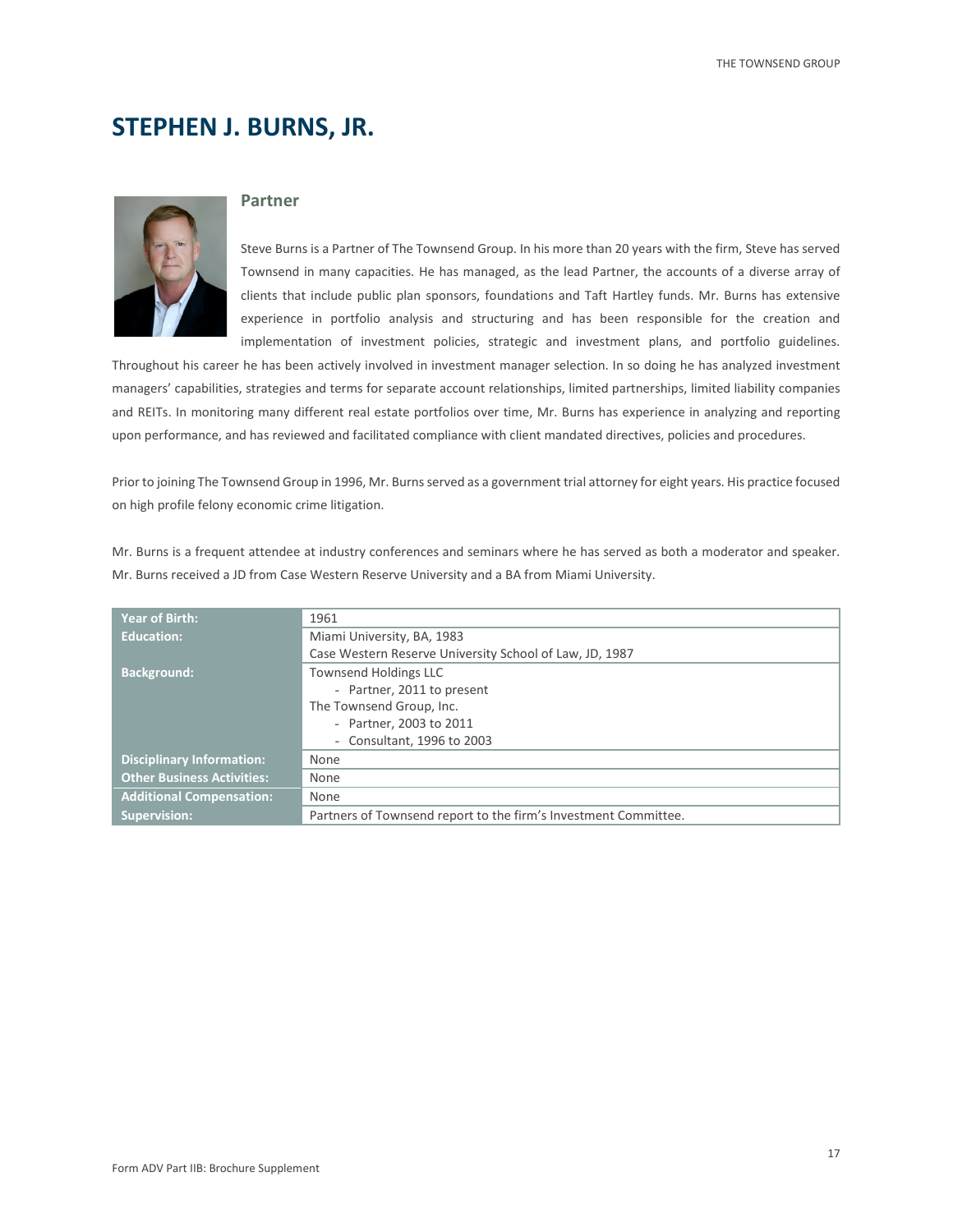# **SARAH E. CACHAT**



#### **Partner**

Sarah Cachat is a Partner of The Townsend Group and currently oversees operations for the firm's discretionary separate account practice representing over 30 institutional client portfolios with real estate portfolio value in excess of \$10 billion. She is responsible for discretionary client administration, marketing, reporting, systems and facilities management. She contributes to the firm's best practice standards, compliance, and is a member of all risk management committees. During her tenure at Townsend, Ms.

Cachat obtained investment management expertise including structuring multi-asset class investment portfolio, sourcing and underwriting core and non-core global pooled fund investment opportunities, as well as implementing and monitoring investment policies, strategies and guidelines.

Ms. Cachat currently serves on the Global Standards Steering Committee. Prior to her appointment to the GSSC, she served two three-year terms on the NCREIF PREA Reporting Standards Council.

Prior to joining the Townsend Group in 2004, Ms. Cachat began her career working for Barnes Wendling CPAs in 2002.

Ms. Cachat obtained a Masters of Business Administration with a focus in accounting from Cleveland State University. She received a BSBA in accounting and decision sciences from Miami University.

| <b>Year of Birth:</b>             | 1980                                                            |
|-----------------------------------|-----------------------------------------------------------------|
| <b>Education:</b>                 | Miami University, BA, 2001                                      |
|                                   | Cleveland State University, MBA, 2003                           |
| <b>Background:</b>                | <b>Townsend Holdings LLC</b>                                    |
|                                   | - Partner, 2015 to present                                      |
|                                   | - Consultant, 2011 to 2015                                      |
|                                   | The Townsend Group, Inc.                                        |
|                                   | - Consultant, 2009 to 2011                                      |
|                                   | - Associate Consultant, 2008                                    |
|                                   | - Analyst, 2004 to 2007                                         |
| <b>Disciplinary Information:</b>  | None                                                            |
| <b>Other Business Activities:</b> | None                                                            |
| <b>Additional Compensation:</b>   | None                                                            |
| <b>Supervision:</b>               | Partners of Townsend report to the firm's Investment Committee. |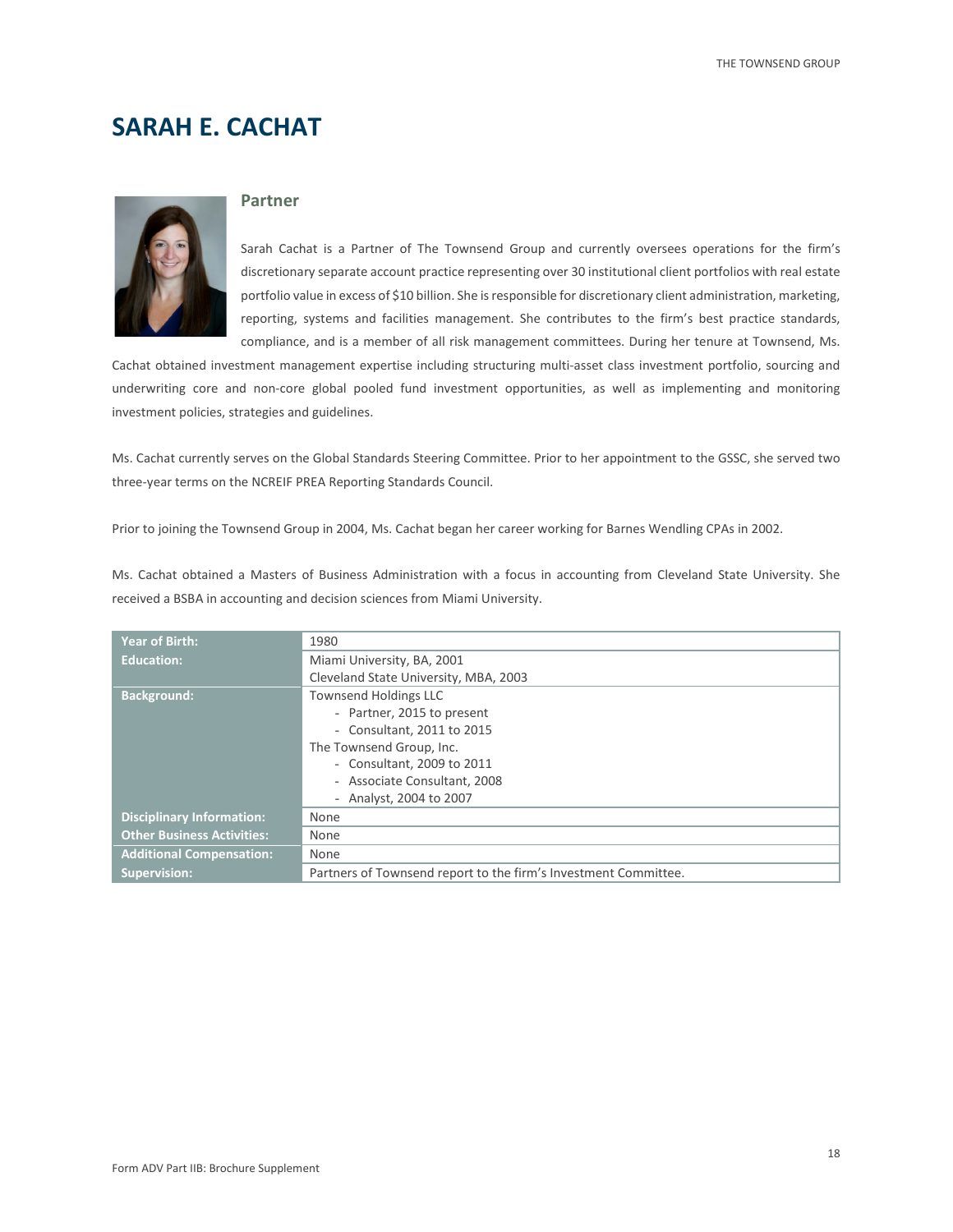# **CHRIS CUNNINGHAM**



#### **Partner**

Mr. Cunningham joined The Townsend Group in 2012 and is the primary relationship manager for a number of the firm's institutional clients totaling \$8.1 billion in net assets. Mr. Cunningham's responsibilities include development and execution of investment strategy, new investment recommendations, and portfolio management.

Prior to joining The Townsend Group, Mr. Cunningham worked as a Consultant at Hewitt EnnisKnupp (previously Ennis, Knupp & Associates), providing real estate advisory and reporting services on over \$3.5 billion in real estate assets. While at Hewitt EnnisKnupp, Mr. Cunningham was responsible for all timberland and farmland manager and market coverage at the firm, as well as recommendations leading to more than \$250 million in client capital commitments across real estate, farmland, and timberland investments. His career began underwriting public securities at Mason Street Advisors while also managing a portion of Marquette University's Endowment as a member of the Applied Investment Management (AIM) Program.

Mr. Cunningham is a Chartered Alternative Investment Analyst (CAIA) Charter Holder and a member of The National Council of Real Estate Investment Fiduciaries. Mr. Cunningham earned a BS in Business Administration, majoring in Finance, International Business, and Spanish, from Marquette University.

| <b>Year of Birth:</b>             | 1984                                                                                                                                                                                                                                            |
|-----------------------------------|-------------------------------------------------------------------------------------------------------------------------------------------------------------------------------------------------------------------------------------------------|
| <b>Education:</b>                 | Marquette University, BS, 2006                                                                                                                                                                                                                  |
| <b>Background:</b>                | <b>Townsend Holdings LLC</b><br>- Partner, 2021 to present<br>- Associate Partner, 2016 to 2021<br>- Vice President, 2012 to 2016<br>Hewitt EnnisKupp/Ennis, Knupp & Associates<br>- Consultant, 2011 to 2012<br>- Senior Analyst, 2010 to 2011 |
|                                   | - Investment Analyst, 2007 - 2010                                                                                                                                                                                                               |
| <b>Disciplinary Information:</b>  | None                                                                                                                                                                                                                                            |
| <b>Other Business Activities:</b> | None                                                                                                                                                                                                                                            |
| <b>Additional Compensation:</b>   | None                                                                                                                                                                                                                                            |
| <b>Supervision:</b>               | Partners of Townsend report to the firm's Investment Committee.                                                                                                                                                                                 |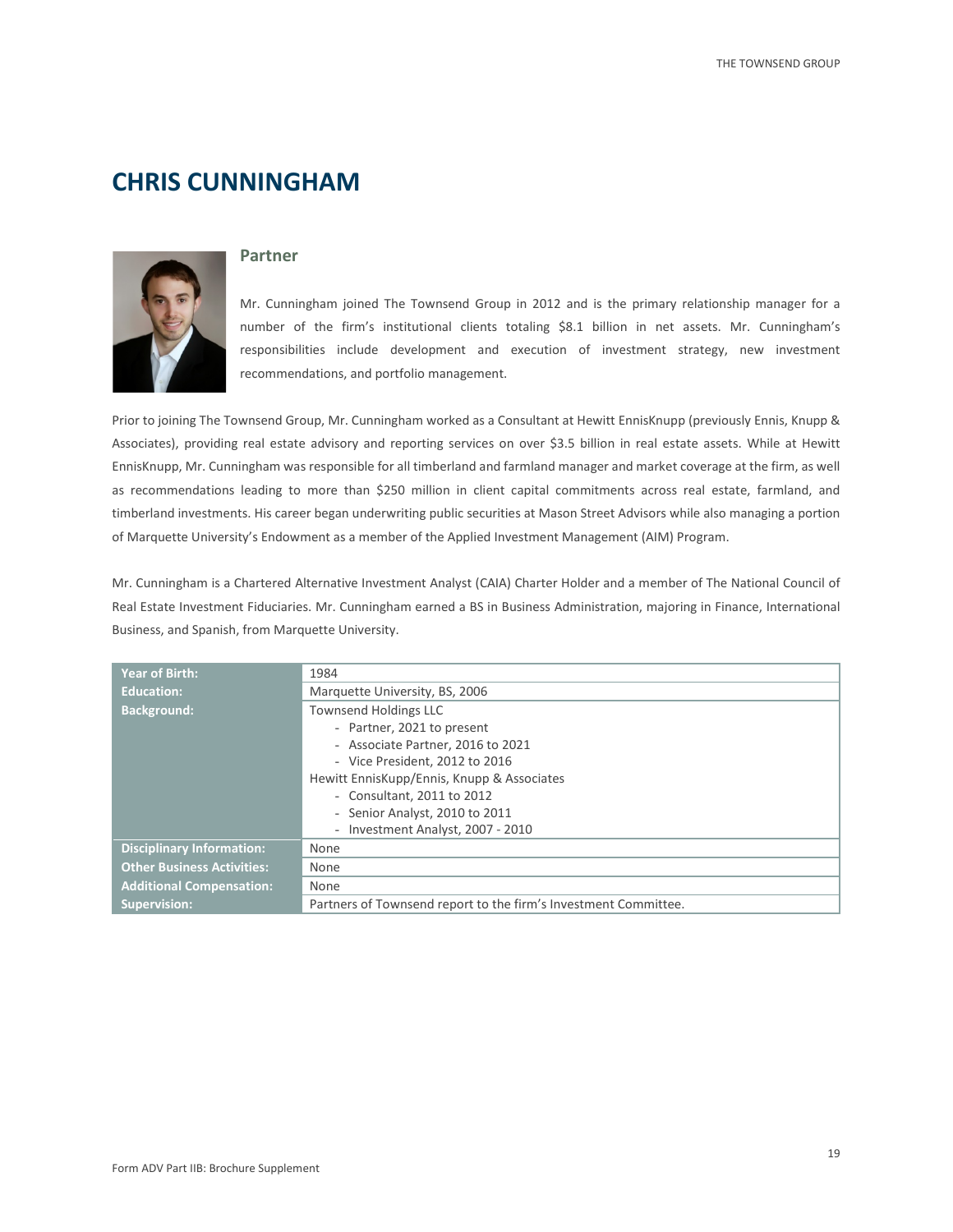# **JOE DAVENPORT**



#### **Partner**

Mr. Davenport joined Townsend Group in 2012. As a Partner, Joe is responsible for discretionary portfolio management for clients with more than \$3.0 billion in total real estate assets under management. Mr. Davenport participates in strategic and investment planning, investment due diligence and execution, portfolio management, and performance reporting.

Prior to joining The Townsend Group, Mr. Davenport worked in risk management and corporate finance for a Fortune 100 insurance and financial services company.

Mr. Davenport received a BS in Finance and Real Estate from The Ohio State University, and a MS in Finance from Indiana University.

| <b>Year of Birth:</b>             | 1993                                                            |
|-----------------------------------|-----------------------------------------------------------------|
| <b>Education:</b>                 | The Ohio State University, BS, 2005                             |
|                                   | Indiana University, MS, 2012                                    |
| <b>Background:</b>                | <b>Townsend Holdings LLC</b>                                    |
|                                   | - Partner, 2021 to present                                      |
|                                   | - Associate Partner, 2018 to 2021                               |
|                                   | - Vice President, 2016 to 2018                                  |
|                                   | - Associate, 2012 to 2016                                       |
|                                   | Nationwide Insurance                                            |
|                                   | - Senior Financial Analyst, 2011 to 2012                        |
|                                   | - Senior Underwriter, 2006 to 2011                              |
| <b>Disciplinary Information:</b>  | None                                                            |
| <b>Other Business Activities:</b> | None                                                            |
| <b>Additional Compensation:</b>   | None                                                            |
| <b>Supervision:</b>               | Partners of Townsend report to the firm's Investment Committee. |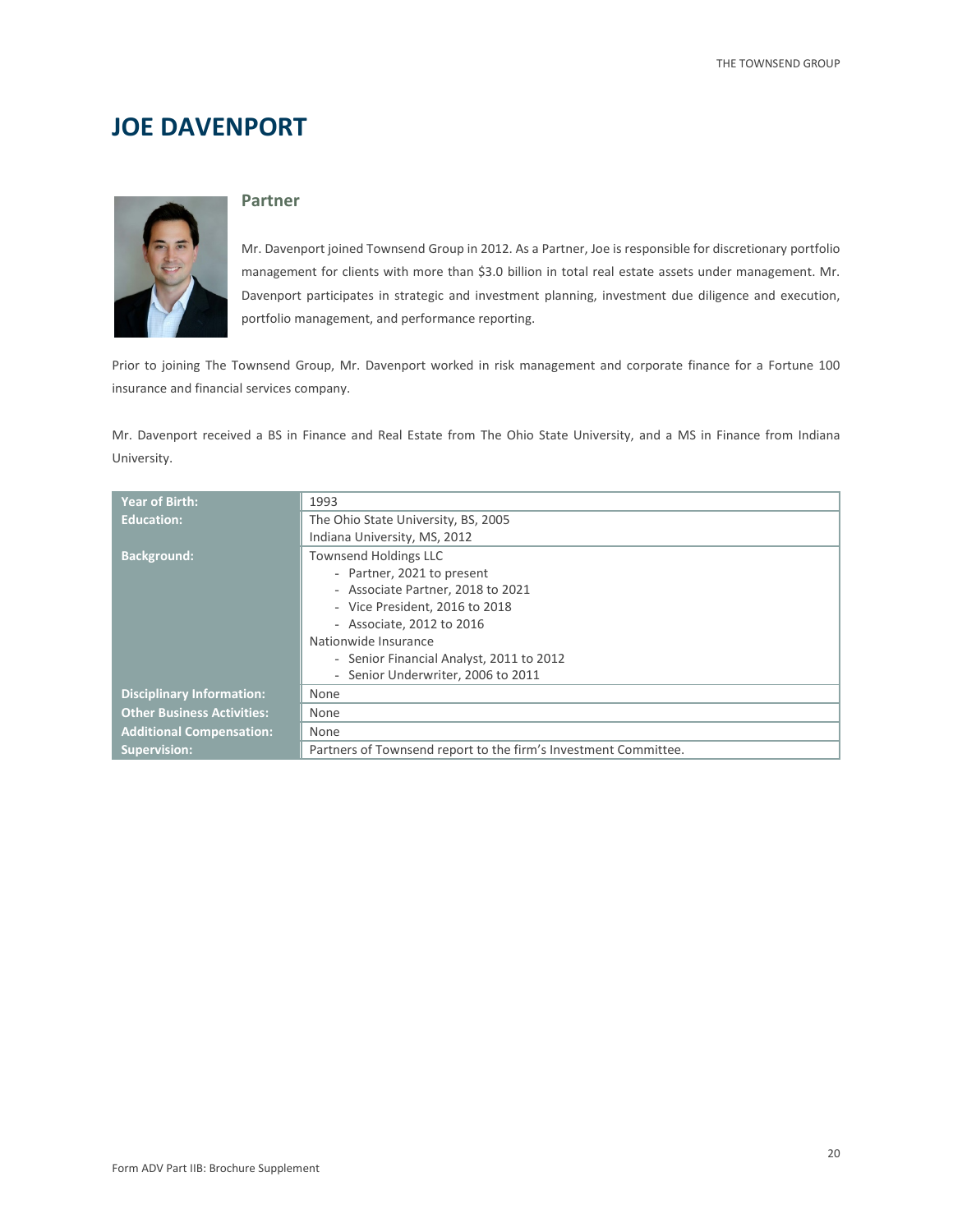### **DAVID DIX**



#### **Partner**

David Dix is a Partner with The Townsend Group based in London and is responsible for the management of client portfolios with a particular focus on real estate exposures.

Mr. Dix has over 20 years' experience in real estate investment and management in Europe, Asia, and the United States. He joined Townsend in 2018 from CBRE Capital Advisors (London) where he was responsible

for advising global clients on indirect real estate investment strategies. Prior to CBRE, Mr. Dix spent was a principal with a Japanese fund manager (7 years), largely based in Tokyo, and with Macquarie Bank in Sydney, Australia (10 years). At Macquarie Bank, he initially focused on investment and financial (FX and interest rate) risk management advisory roles thereafter moving into real estate fund management including 3 years as CEO of a A\$2.2bn cross-border listed REIT. He has been directly involved in the strategy development, capital raising and management of more than \$3bn of real estate funds and provided strategy and investment advice to leading institutional real estate investors in the Europe, UK, US, and Asia.

Mr. Dix holds a MA in Land Economy from Cambridge University (UK) and a BA in Agricultural Economics from Sydney University (Australia).

| <b>Year of Birth:</b>             | 1967                                                               |
|-----------------------------------|--------------------------------------------------------------------|
| <b>Education:</b>                 | Sydney University, BA, 1990                                        |
|                                   | Cambridge University, MA, 1993                                     |
| <b>Background:</b>                | <b>Townsend Holdings LLC</b>                                       |
|                                   | - Partner, 2020 to present                                         |
|                                   | - Associate Partner, 2018 to 2020                                  |
|                                   | <b>CBRE UK</b>                                                     |
|                                   | - Senior Director, 2015 to 2018                                    |
|                                   | Vermillion Capital / Creed Real Estate Investment Advisors (Japan) |
|                                   | - Managing Director, 2007 to 2014                                  |
|                                   | Macquarie Bank (Australia)                                         |
|                                   | - Real Estate Funds Management; Division Director, 2002 to 2007    |
|                                   | - Risk Advisory Services: Associate Director, 1997 to 2002         |
|                                   | Accenture (formerly Andersen Consulting) (Australia)               |
|                                   | - Consultant, Strategic Consulting Services, 1994 to 1997          |
| <b>Disciplinary Information:</b>  | None                                                               |
| <b>Other Business Activities:</b> | None                                                               |
| <b>Additional Compensation:</b>   | None                                                               |
| <b>Supervision:</b>               | Partners of Townsend report to the firm's Investment Committee.    |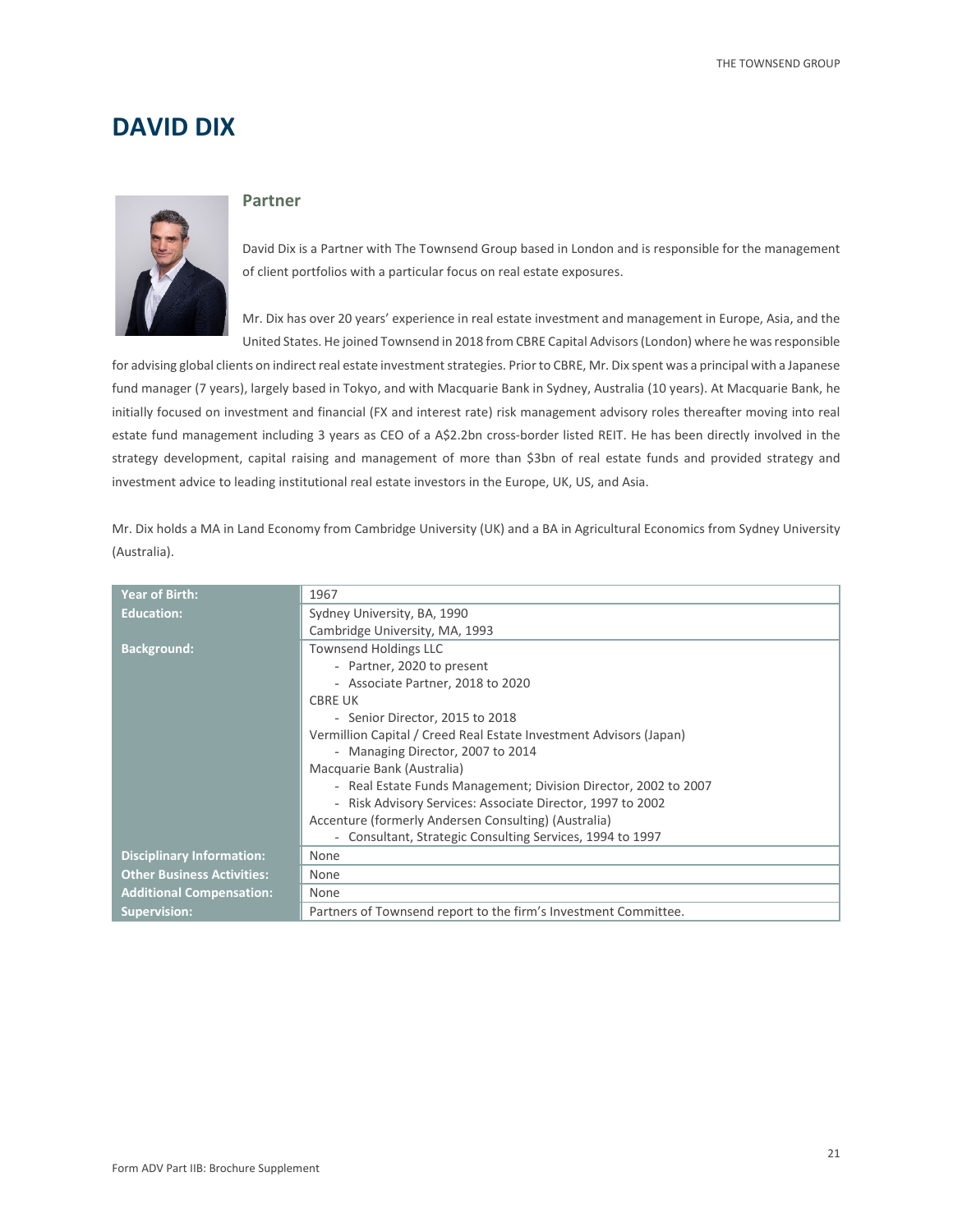# **OLIVER HAMILTON**



#### **Partner**

Oliver is a Partner within The Townsend Group. He advises institutional investors on real asset strategies as well as researching a range of real estate asset classes including commercial real estate debt.

Before joining Aon and Townsend, Oliver was Head of Manager Research at a London based investment advisory firm, Redington Limited. Oliver has substantial investment consulting experience providing

investment advice to large institutional investors. He started his career at PwC.

Oliver holds an MBA from Cambridge University Judge Business School and studied Physics with Theoretical Physics at Imperial College London.

| <b>Year of Birth:</b>             | 1981                                                            |
|-----------------------------------|-----------------------------------------------------------------|
| <b>Education:</b>                 | University of Cambridge Judge Business School, MBA, 2011        |
|                                   | Imperial College London, BSc, 2000-2003                         |
| <b>Background:</b>                | Aon/Townsend Holdings LLC                                       |
|                                   | - Partner, 2021 to present                                      |
|                                   | - Associate Partner, 2017 to 2021                               |
|                                   | - Senior Consultant 2012 to 2017                                |
|                                   | Redington Ltd                                                   |
|                                   | - Director, 2011                                                |
|                                   | - Vice President, 2008 to 2011                                  |
|                                   | <b>PwC</b>                                                      |
|                                   | - Associate, 2005 to 2008                                       |
|                                   | Shizuoka Board of Education, Japan                              |
|                                   | - Assistant Language Teacher, 2003 to 2005                      |
| <b>Disciplinary Information:</b>  | None                                                            |
| <b>Other Business Activities:</b> | None                                                            |
| <b>Additional Compensation:</b>   | None                                                            |
| <b>Supervision:</b>               | Partners of Townsend report to the firm's Investment Committee. |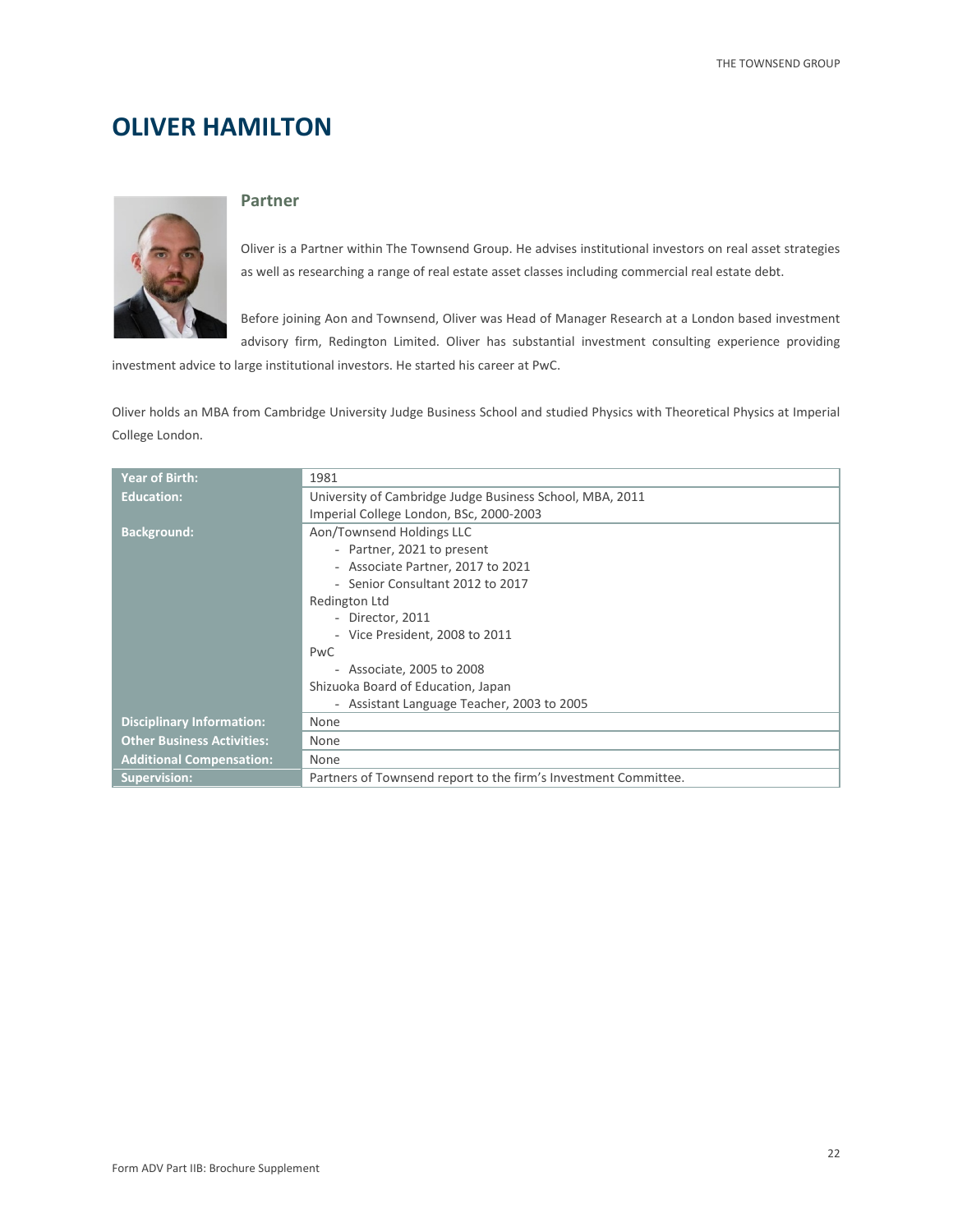### **JAKE HEACOX**



#### **Partner**

Mr. Heacox joined Townsend in 2014 and is a Partner within Townsend's portfolio management team with a primary focus on the firm's direct real estate strategies, including the Townsend Real Estate Alpha Fund series. Mr. Heacox has helped lead investment strategy implementation and portfolio management for several open-end and closed-end real estate programs totaling approximately \$2 billion of investor capital. Mr. Heacox's primary responsibilities include investment sourcing and underwriting, as well as initiating

portfolio recommendations to Townsend's Investment Committee. He also helps oversee acquisition, disposition, financing, and major capital activities within the firm's largest directly-managed property portfolio. Mr. Heacox helps lead currency hedging strategy across several of the firm's global real estate programs and is actively involved in sourcing and underwriting real estate secondary interests and fund recapitalization opportunities. In addition to his investment-related responsibilities, Mr. Heacox also helps lead investor relations and distribution activity for Townsend's fund management business.

Prior to joining The Townsend Group, Mr. Heacox worked for PricewaterhouseCoopers, LLP as an Auditor in the real estate and manufacturing industries.

Mr. Heacox received his BSBA in Accountancy and MBA from John Carroll University's Boler School of Business. He is a CFA® Charterholder and a Certified Public Accountant (CPA).

| <b>Year of Birth:</b>             | 1989                                                            |
|-----------------------------------|-----------------------------------------------------------------|
| <b>Education:</b>                 | John Carroll University Boler School of Business, BSBA, 2011    |
|                                   | John Carroll University Boler School of Business, MBA, 2012     |
|                                   | Chartered Financial Analyst (CFA)                               |
| <b>Background:</b>                | <b>Townsend Holdings LLC</b>                                    |
|                                   | - Partner, 2021 to present                                      |
|                                   | - Associate Partner, 2019 to 2021                               |
|                                   | - Vice President, 2018 to 2019                                  |
|                                   | - Associate, 2017 to 2018                                       |
|                                   | - Analyst, 2014 to 2017                                         |
|                                   | PricewaterhouseCoopers, LLP                                     |
|                                   | - Associate, 2012 to 2014                                       |
| <b>Disciplinary Information:</b>  | None                                                            |
| <b>Other Business Activities:</b> | None                                                            |
| <b>Additional Compensation:</b>   | None                                                            |
| <b>Supervision:</b>               | Partners of Townsend report to the firm's Investment Committee. |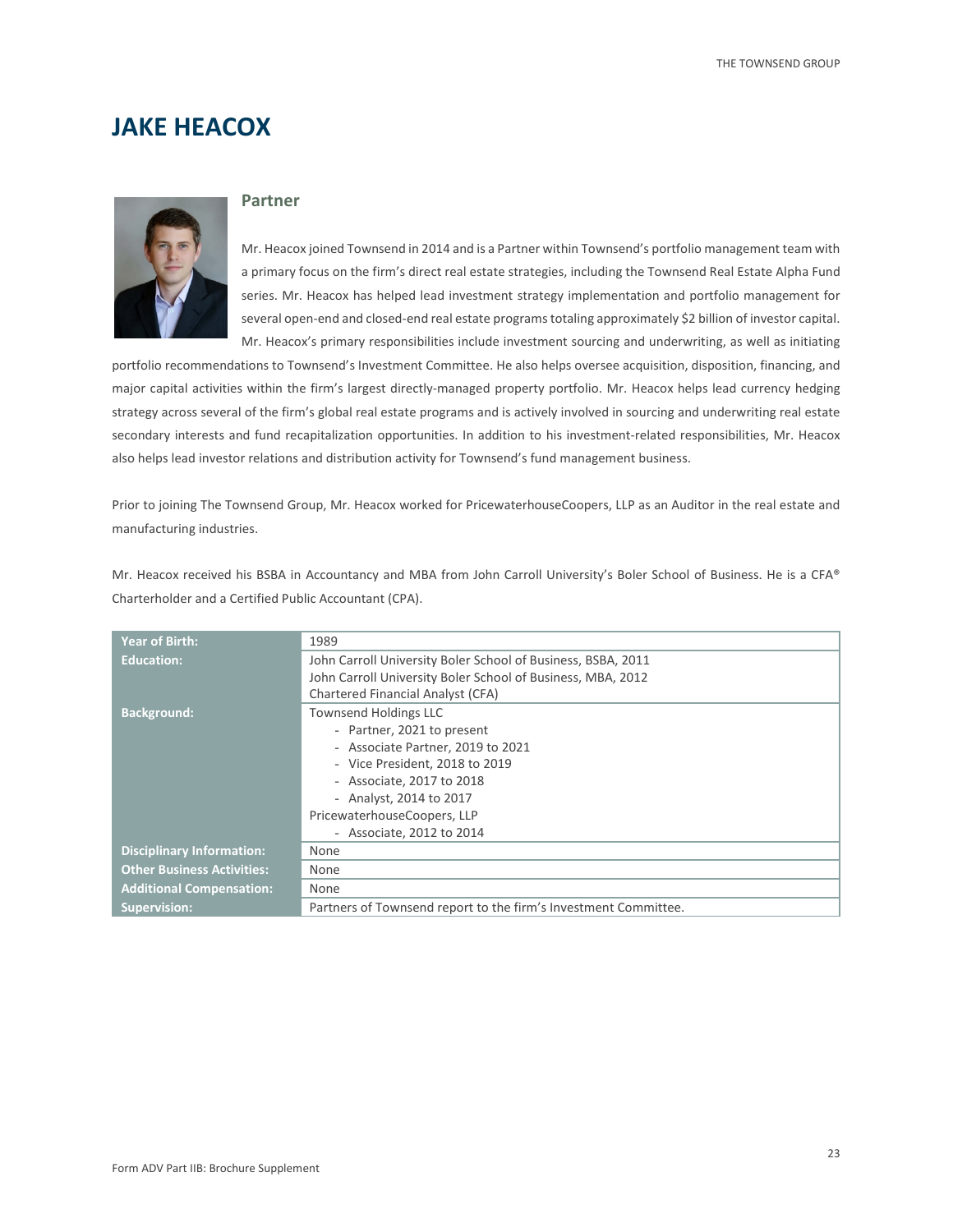# **CHAE N. HONG**



#### **Partner**

Chae Hong is a Partner in the Townsend Group's Advisory practice and based in San Francisco. He leads real estate consulting relationships for a select number of retainer and project clients.

He joined the predecessor firm (Aon) in 2010 and has over 20 years of real estate industry experience. His experience includes real estate market research, manager research, direct property underwriting, and has

consulted or advised on over \$10 billion of institutional real estate. Mr. Hong has also sourced and performed due diligence on core, value added, and opportunistic real estate opportunities both domestically and internationally. He has held senior positions with notable firms such as Callan Associates, Cliffwater and RREEF.

He holds a BA and MBA degree from the University of California, Los Angeles.

| <b>Year of Birth:</b>             | 1972                                                            |  |  |  |
|-----------------------------------|-----------------------------------------------------------------|--|--|--|
| <b>Education:</b>                 | University of California at Los Angeles, BA, 1994               |  |  |  |
|                                   | The Anderson School at UCLA, MBA, 2001                          |  |  |  |
| <b>Background:</b>                | Aon/Townsend Holdings LLC                                       |  |  |  |
|                                   | - Partner, 2019 to present                                      |  |  |  |
|                                   | - Associate Partner, 2015 to 2018                               |  |  |  |
|                                   | - Sr. Associate, 2010 to 2015                                   |  |  |  |
|                                   | Cliffwater                                                      |  |  |  |
|                                   | - Director 2008 to 2009                                         |  |  |  |
|                                   | Callan Associates                                               |  |  |  |
|                                   | - Vice President 2006 to 2008                                   |  |  |  |
|                                   | RREEF/Deutsche Bank                                             |  |  |  |
|                                   | - Senior Research Manager 2002 to 2006                          |  |  |  |
|                                   | <b>PM Realty Advisors</b>                                       |  |  |  |
|                                   | - Associate 2001 to 2002                                        |  |  |  |
| <b>Disciplinary Information:</b>  | None                                                            |  |  |  |
| <b>Other Business Activities:</b> | None                                                            |  |  |  |
| <b>Additional Compensation:</b>   | None                                                            |  |  |  |
| <b>Supervision:</b>               | Partners of Townsend report to the firm's Investment Committee. |  |  |  |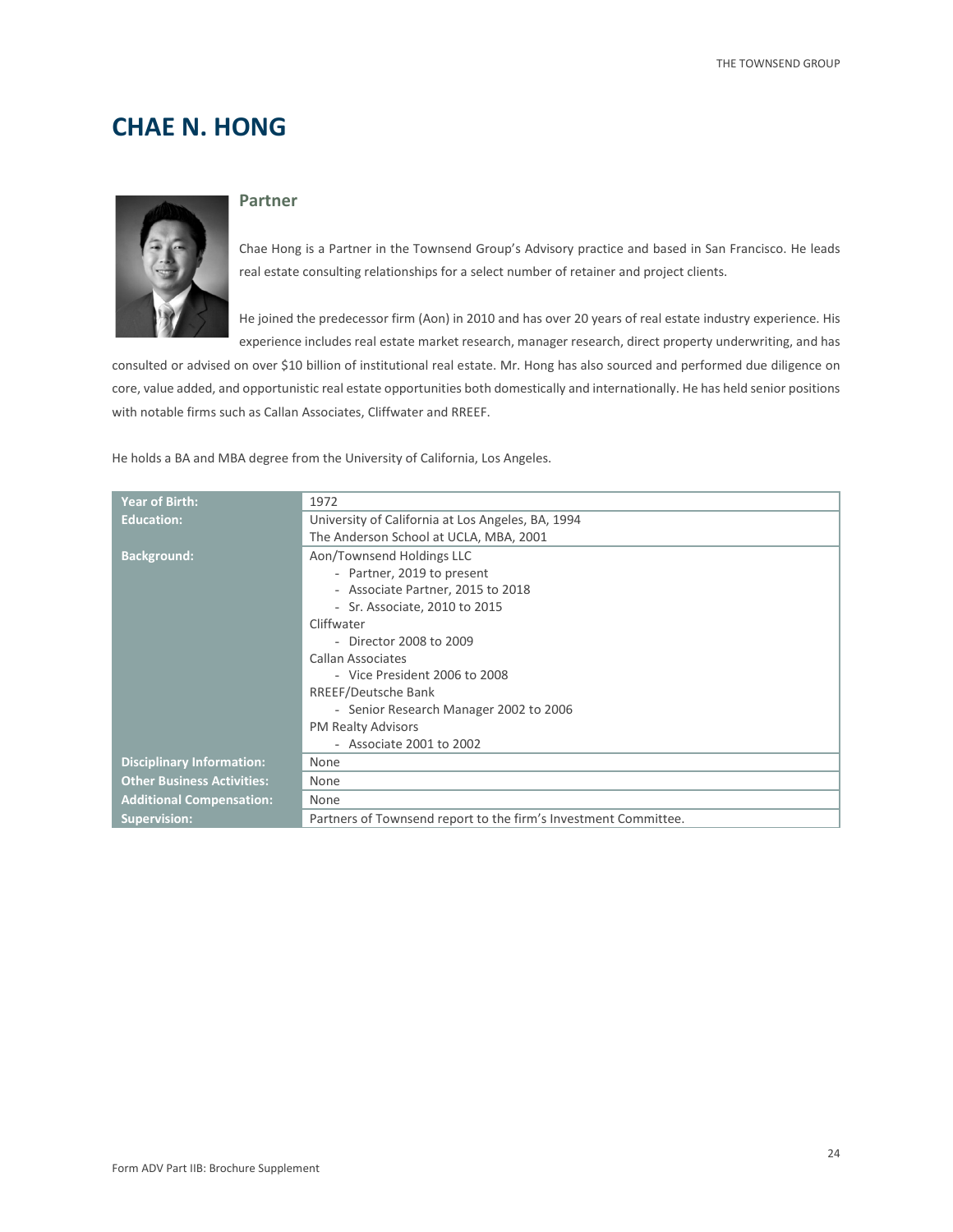### **ROB M. KOCHIS**



#### **Partner**

Mr. Kochis is a Partner of The Townsend Group and currently provides investment consulting to institutional investors having real asset investment programs totaling more than \$20 billion. Services include strategic and investment planning, structuring programs for global multi-asset class portfolios, and identification and selection of managers, pooled funds and individual account investment opportunities in real estate, timber, agriculture, natural resources and infrastructure. Prior to joining The Townsend Group

in 1998, Mr. Kochis was a practicing real estate attorney at a leading regional law firm, where he advised clients on all matters of real estate investment, lending, construction and management as well as dispute resolution. Prior to that, he was an Economic Development Specialist in the Office of the Mayor for the City of Akron, Ohio.

Mr. Kochis is an Advisory Board member and contributor to several real estate associations, including the PREA/IPD Index, and a frequent speaker at industry and client conferences.

He received a BS in Public Policy Management from the University of Akron and a JD from Case Western Reserve University School of Law. Mr. Kochis is active in his community as a long-time Trustee for the Community Care Network and member of The Cleveland Orchestra Advisory Council.

| <b>Year of Birth:</b>             | 1963                                                            |  |
|-----------------------------------|-----------------------------------------------------------------|--|
| <b>Education:</b>                 | University of Akron, BS, 1985                                   |  |
|                                   | Case Western Reserve University School of Law, JD, 1990         |  |
| <b>Background:</b>                | <b>Townsend Holdings LLC</b>                                    |  |
|                                   | - Partner, 2011 to present                                      |  |
|                                   | The Townsend Group, Inc.                                        |  |
|                                   | - Partner, 2004 to 2011                                         |  |
|                                   | - Consultant, 1998 to 2004                                      |  |
| <b>Disciplinary Information:</b>  | None                                                            |  |
| <b>Other Business Activities:</b> | None                                                            |  |
| <b>Additional Compensation:</b>   | None                                                            |  |
| <b>Supervision:</b>               | Partners of Townsend report to the firm's Investment Committee. |  |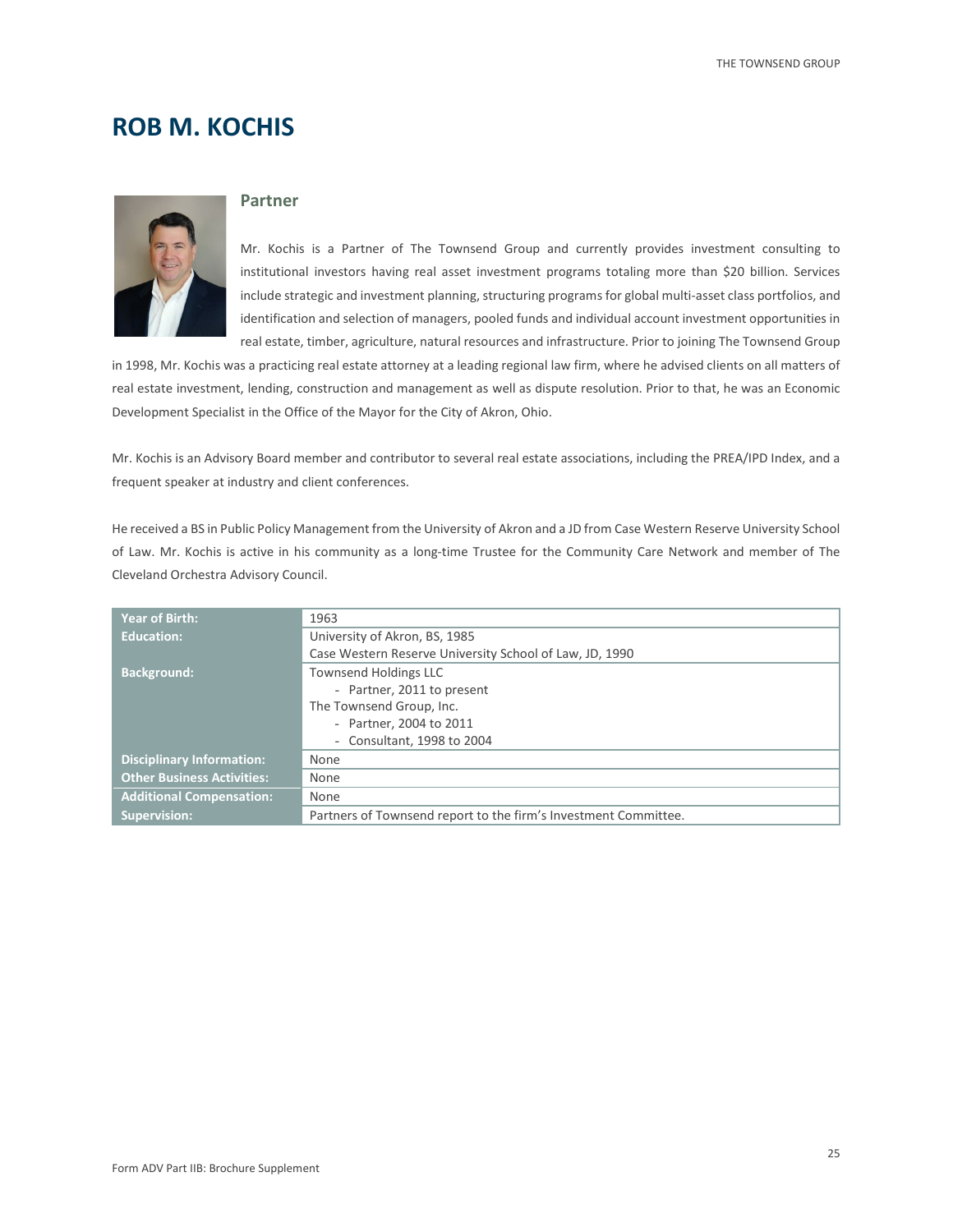# **SETH A. MARCUS**



#### **Partner**

Mr. Marcus is a Partner of The Townsend Group advising a number of advisory clients on real estate and real asset investment opportunities and portfolio management. Mr. Marcus provides services to clients ranging from \$2 billion to \$200 billion in total assets, and total real estate and real asset allocations in excess of \$45 billion. Programs include investments in a wide range of structures including separate accounts, commingled funds, and co-investments. Services include strategic and investment planning, structuring

programs for multi-asset class portfolios, and identification and selection of managers, pooled funds and individual account investment opportunities in real estate and real assets.

Prior to joining The Townsend Group in 2008, Mr. Marcus worked in the Debt Capital Markets group at National City Bank, structuring and arranging syndicated loan transactions in a variety of markets.

|  |  |  |  |  |  | Mr. Marcus received his BSBA in Finance and Real Estate from The Ohio State University. |  |  |  |
|--|--|--|--|--|--|-----------------------------------------------------------------------------------------|--|--|--|
|--|--|--|--|--|--|-----------------------------------------------------------------------------------------|--|--|--|

| <b>Year of Birth:</b>             | 1981                                                            |  |  |
|-----------------------------------|-----------------------------------------------------------------|--|--|
| <b>Education:</b>                 | The Ohio State University, BSBA, 2003                           |  |  |
| <b>Background:</b>                | <b>Townsend Holdings LLC</b>                                    |  |  |
|                                   | Partner, 2018 to present                                        |  |  |
|                                   | The Townsend Group, Inc.                                        |  |  |
|                                   | Principal, 2016 to 2018<br>$\overline{\phantom{a}}$             |  |  |
|                                   | Consultant, 2012 to 2016<br>$\overline{\phantom{a}}$            |  |  |
|                                   | Associate, 2010 to 2012                                         |  |  |
|                                   | Analyst, 2008 to 2010                                           |  |  |
| <b>Disciplinary Information:</b>  | None                                                            |  |  |
| <b>Other Business Activities:</b> | None                                                            |  |  |
| <b>Additional Compensation:</b>   | None                                                            |  |  |
| <b>Supervision:</b>               | Partners of Townsend report to the firm's Investment Committee. |  |  |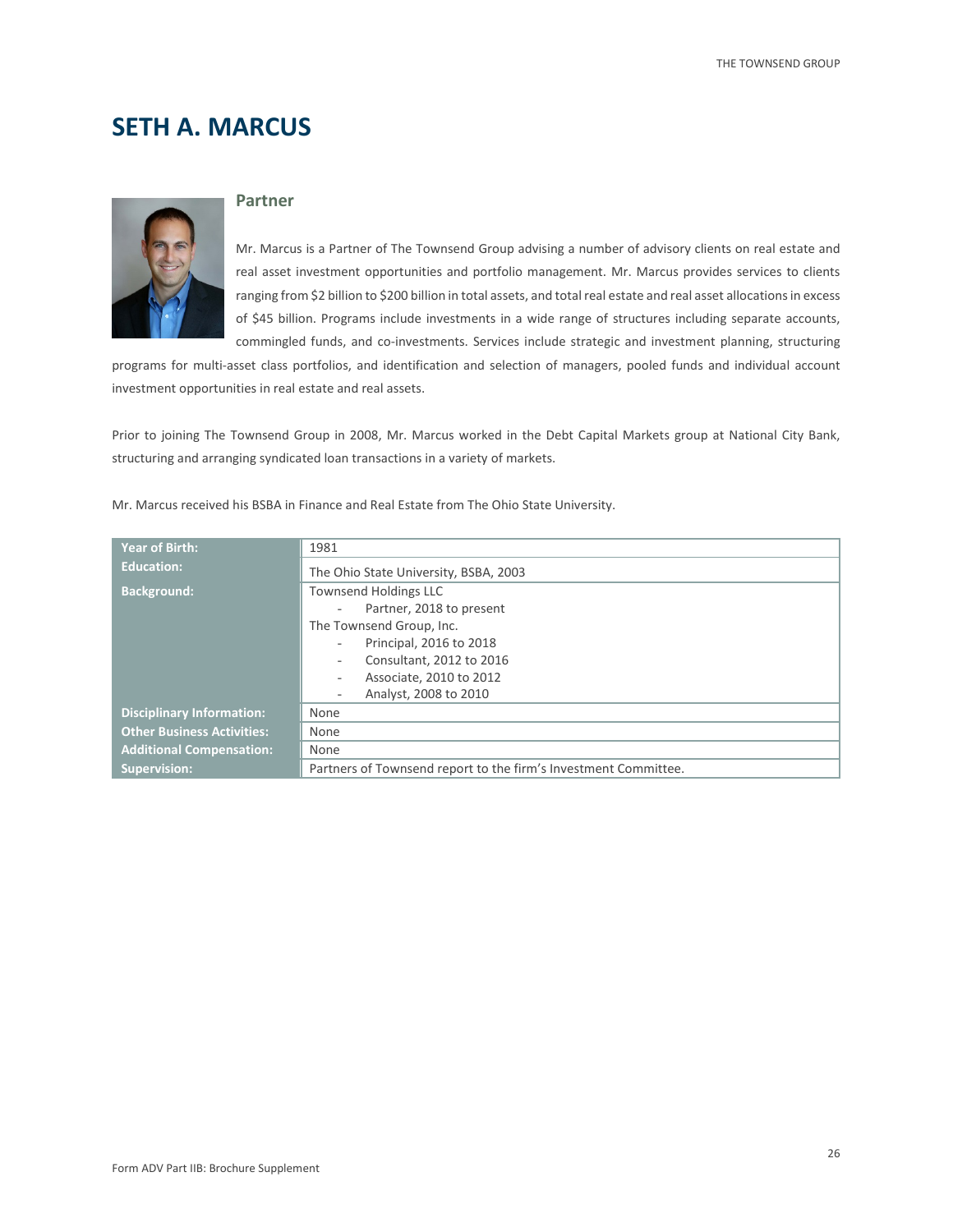### **SCOTT MILLER**



#### **Partner**

Scott Miller is a Partner at The Townsend Group and is responsible for leading Townsend's Special Situations investments in the U.S. which focuses on co-investments, joint ventures, recapitalizations, and secondary acquisitions. In addition, Mr. Miller is a Portfolio Manager for several discretionary investment funds.

Prior to joining The Townsend Group, Mr. Miller was a Vice President at STAG Industrial in Boston, where he was responsible for sourcing, structuring, and executing industrial real estate investments in the US. Prior to STAG Industrial, Mr. Miller worked for AEW Capital Management, where he focused on real estate direct investment activities. Prior to AEW, Mr. Miller worked for Weingarten Realty, where he primarily focused on acquisition, joint venture, and asset management initiatives.

Mr. Miller received his BBA in Finance from the University of Massachusetts – Amherst.

| <b>Year of Birth:</b>             | 1979                                                            |  |  |  |
|-----------------------------------|-----------------------------------------------------------------|--|--|--|
| <b>Education:</b>                 | University of Massachusetts - Amherst, BBA, 2002                |  |  |  |
| <b>Background:</b>                | <b>Townsend Holdings LLC</b>                                    |  |  |  |
|                                   | - Partner, 2020 to present                                      |  |  |  |
|                                   | - Associate Partner, 2016 to 2020                               |  |  |  |
|                                   | - Vice President, 2015 to 2016                                  |  |  |  |
|                                   | <b>STAG Industrial</b>                                          |  |  |  |
|                                   | - Vice President, 2013 to 2015                                  |  |  |  |
|                                   | <b>AEW Capital Management</b>                                   |  |  |  |
|                                   | - Assistant Vice President, 2012 to 2013                        |  |  |  |
|                                   | - Analyst, 2004 to 2006                                         |  |  |  |
|                                   | Weingarten Realty Investors                                     |  |  |  |
|                                   | - Sr. Associate, 2009 to 2013                                   |  |  |  |
|                                   | - Analyst, 2006 to 2007                                         |  |  |  |
|                                   | <b>CBRE</b>                                                     |  |  |  |
|                                   | - Associate, 2007 to 2009                                       |  |  |  |
| <b>Disciplinary Information:</b>  | None                                                            |  |  |  |
| <b>Other Business Activities:</b> | None                                                            |  |  |  |
| <b>Additional Compensation:</b>   | None                                                            |  |  |  |
| <b>Supervision:</b>               | Partners of Townsend report to the firm's Investment Committee. |  |  |  |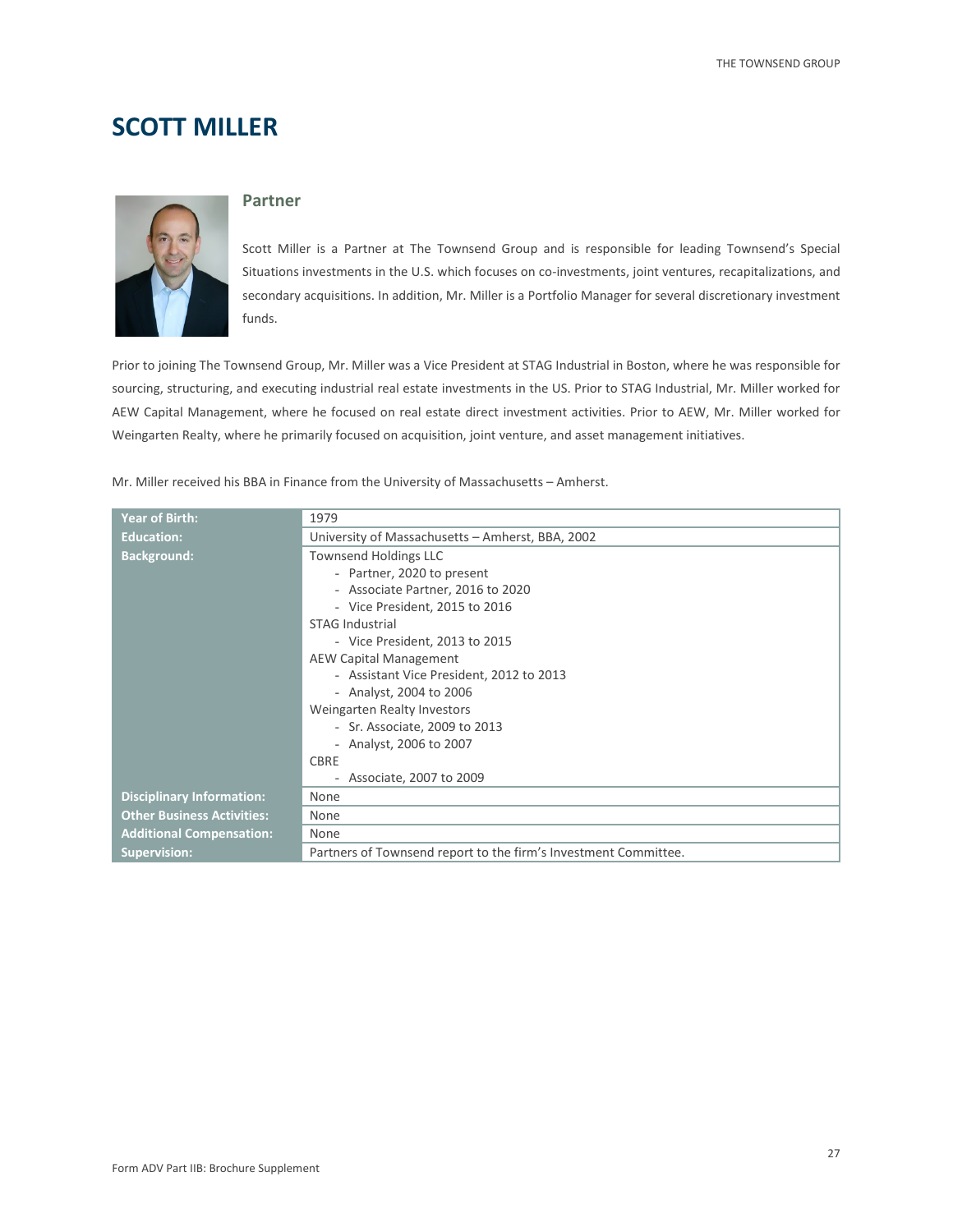# **DANIEL R. STENGER**



#### **Partner**

Daniel Stenger is a Partner of The Townsend Group. Mr. Stenger's responsibilities include overseeing advisory client relationships and servicing all aspects of those relationships. This includes strategic and investment planning, performance reporting and due diligence.

Prior to joining The Townsend Group in 2002, Mr. Stenger worked as an income tax preparer and financial

planner, providing estate planning, insurance planning, tax planning, and retirement planning for clients. Mr. Stenger is currently a member of The National Council of Real Estate Investment Fiduciaries (NCREIF) and the National Association of Real Estate Investment Trusts.

Mr. Stenger received a BS in Finance from Miami University.

| <b>Year of Birth:</b>             | 1978                                                            |  |
|-----------------------------------|-----------------------------------------------------------------|--|
| Education:                        | Miami University, BS, 2002                                      |  |
| <b>Background:</b>                | <b>Townsend Holdings LLC</b>                                    |  |
|                                   | - Partner, 2013 to present                                      |  |
|                                   | - Consultant, 2011 to 2013                                      |  |
|                                   | The Townsend Group, Inc.                                        |  |
|                                   | - Consultant, 2008 to 2011                                      |  |
|                                   | - Associate, 2006 to 2008                                       |  |
|                                   | - Analyst, 2002 to 2006                                         |  |
| <b>Disciplinary Information:</b>  | None                                                            |  |
| <b>Other Business Activities:</b> | None                                                            |  |
| <b>Additional Compensation:</b>   | None                                                            |  |
| <b>Supervision:</b>               | Partners of Townsend report to the firm's Investment Committee. |  |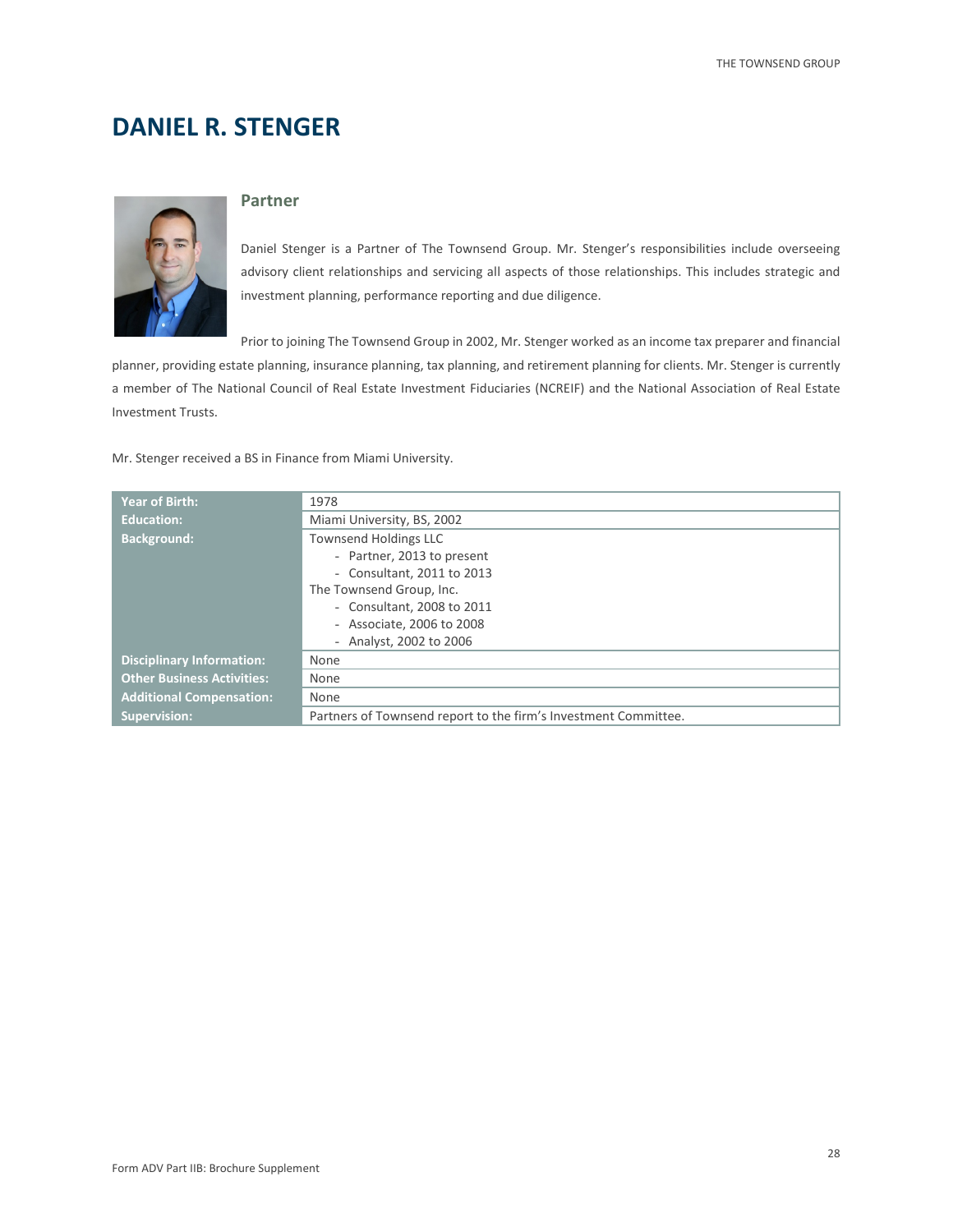### **JOSEPH TANG**



#### **Partner**

Joseph Tang is a Partner of The Townsend Group. Mr. Tang's major focus includes managing the firm's existing real estate portfolios as well as identifying and underwriting new investment opportunities in the Asia Pacific region.

Prior to joining The Townsend Group in 2010, Mr. Tang was a Fund Manager of ING Real Estate Select

where he was responsible for managing and investing the real estate portfolio of ING in Asia with specific focus on Greater China. Prior to ING Real Estate, Joseph was a Director in Hypo Real Estate primarily responsible for originating and underwriting of structured credit facilities for real estate projects in Asia.

Mr. Tang received a BS from the University of Victoria and Master of Finance from the University of Hong Kong.

| <b>Year of Birth:</b>             | 1971                                                                       |  |  |
|-----------------------------------|----------------------------------------------------------------------------|--|--|
| <b>Education:</b>                 | University of Victoria, BS, 1994                                           |  |  |
|                                   | University of Hong Kong, Master of Finance, 2004                           |  |  |
| <b>Background:</b>                | <b>Townsend Holdings LLC</b>                                               |  |  |
|                                   | - Partner, Director of Fund Research, Asia Pacific Region, 2011 to present |  |  |
|                                   | The Townsend Group, Inc.                                                   |  |  |
|                                   | - Director of Fund Research, Asia Pacific Region, 2010 to 2011             |  |  |
|                                   | <b>ING Real Estate Select</b>                                              |  |  |
|                                   | - Fund Manager, Asia Pacific Region, 2008 to 2010                          |  |  |
|                                   | Hypo Real Estate Bank                                                      |  |  |
|                                   | - Director, 2004 to 2008                                                   |  |  |
| <b>Disciplinary Information:</b>  | None                                                                       |  |  |
| <b>Other Business Activities:</b> | None                                                                       |  |  |
| <b>Additional Compensation:</b>   | None                                                                       |  |  |
| <b>Supervision:</b>               | Partners of Townsend report to the firm's Investment Committee.            |  |  |